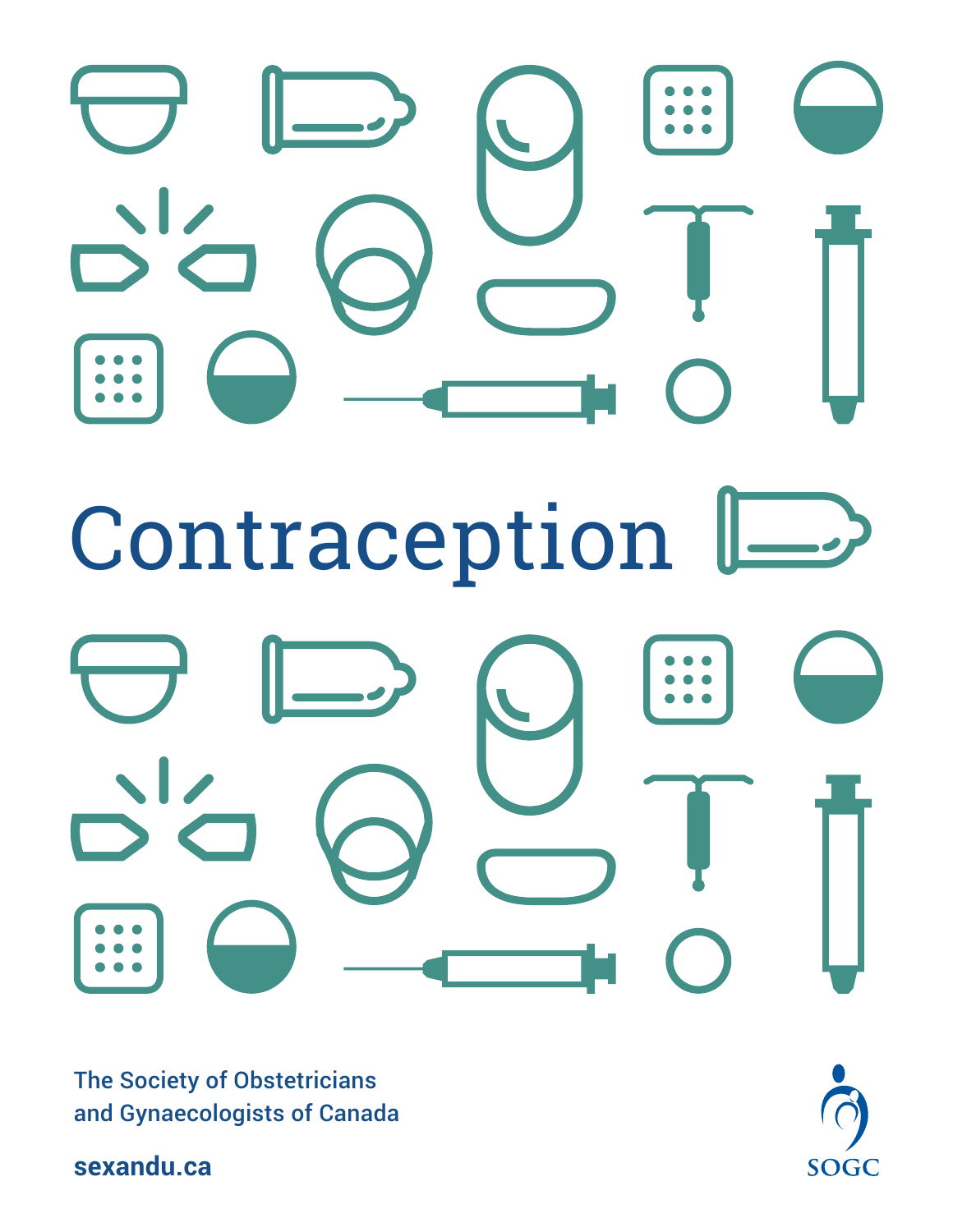## Contraception

Contraception, also known as birth control, is used to prevent pregnancy. There are many different birth control methods to help you and your partner prevent an unplanned pregnancy. You may be starting with a pretty good idea of what you are looking for, or you may not be sure where to start – or which method to choose.

In this section, we review the methods that are available to help you understand the options and help you narrow down the choices. You can always talk over your choices with your health care provider.

\**These summaries are for information purposes only and are incomplete. When considering contraception, patients should review all potential risks and benefits on a medicine, device or procedure with their health care providers prior to selecting the option that is most appropriate for their needs.*

## Topics Covered

#### **[Emergency Contraception](#page-2-0)**

#### **[Hormonal Contraception](#page-3-0)**

[Oral Contraceptive Pill](#page-4-0) [Contraceptive Patch](#page-6-0) [Injectable Contraception](#page-10-0)

#### **Non-Hormonal Contraception**

[Male Condom](#page-12-0) [Female Condom](#page-13-0) [Sponge](#page-14-0) [Cervical Cap](#page-15-0)acity of Cervical Capacity of Cervical Capacity of Cervical Capacity of Cervical Capacity of Cervical Capacity of Cervical Capacity of Cervical Capacity of Cervical Capacity of Cervical Capacity of Cervi [Diaphragm](#page-16-0) [Spermicides](#page-17-0) and the state of the Spermicides Spermicides [Vasectomy](#page-18-0) [Tubal Ligation & Tubal Occlusion](#page-19-0) [Intrauterine Contraception \(IUC\)](#page-21-0) 

#### **[Natural Methods](#page-23-0)**

[Withdrawal \(Coitus interruptus\)](#page-26-0) and a substinue of [Abstinence](#page-27-0)

[Vaginal Ring](#page-7-0) Intrauterine Contraception (IUC)

[Fertility-Awareness Based Methods](#page-24-0) [Lactational Amenorrhea Method \(LAM\)](#page-25-0)

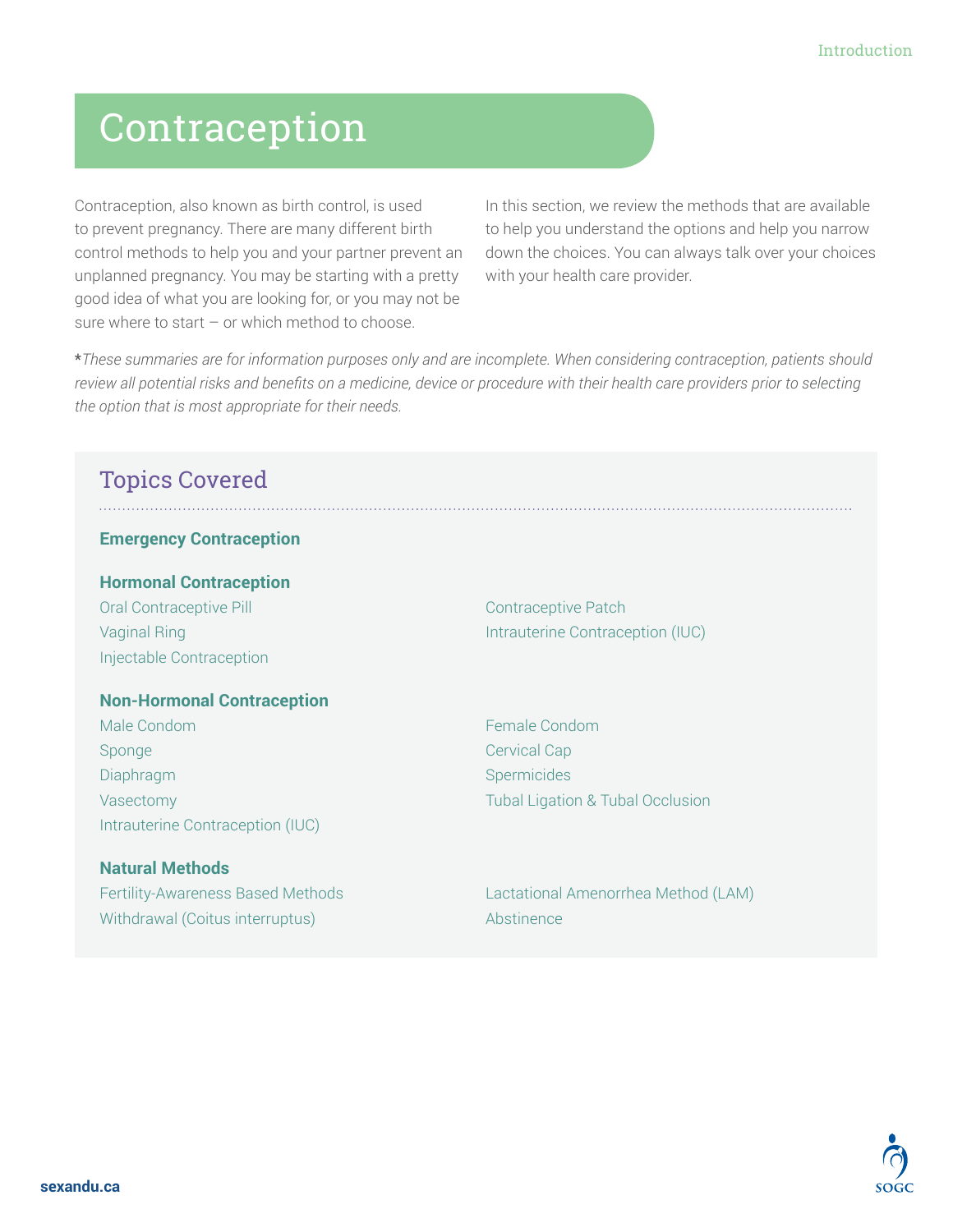## <span id="page-2-0"></span>Emergency Contraception

Emergency contraception is not to be used as a regular method of birth control but, if needed, it can help prevent unplanned pregnancies.

If you have had unprotected sex and you already know that you do not want to get pregnant, emergency contraception can help prevent unplanned pregnancies if used as soon as possible.

## Some of the reasons that you may consider using emergency contraception include:

- Missed birth control pill, patch, or injection
- The condom slipped, broke, or leaked

- No contraception was used
- Non-consensual sexual intercourse (sexual assault)
- Error in the calculation of the fertility period

*Emergency contraception is intended for occasional use only, not as a regular method of birth control.*

## There are two types of emergency contraception to choose from in Canada:

### **1. "Morning after pills"**

"Morning after pills" are the original method of emergency contraception. In the past, morning after pills were regular birth control pills, taken in higher doses, 12 hours apart. There are better and more effective methods available on the market today, with fewer side effects.

LNG-EC pills (Plan B, Norlevo, Option 2, and Next Choice) all contain a progestin called levonorgestrel. These pills are available in Canadian pharmacies without a prescription. The effectiveness of LNG-EC pills is highest when taken within 24 hours of unprotected sex and declines the later they are taken; but they can be taken up to five days later. LNG-EC pills will not harm the fetus, should it not be able to prevent the pregnancy. A high body weight (a body mass index (BMI) greater than 25) may decrease the effectiveness of these pills, so it is a good idea to speak with a health care professional to make sure these pills are the right choice for you.

A second morning after pill, UPA-EC (Ulipristal acetate 30 mg, ella®), is now available in Canada, currently by prescription only. It is recommended for its greater effectiveness over a longer period of time after unprotected sex (up to 5 days) and appears to be equally as effective for those who have a higher BMI.

## **2. Copper Intrauterine Device (IUD)**

The most effective method of emergency contraception is a copper intrauterine device (IUD), which is inserted by a doctor within 7 days of unprotected intercourse. While currently available by prescription only, the copper IUD provides ongoing secure birth control.

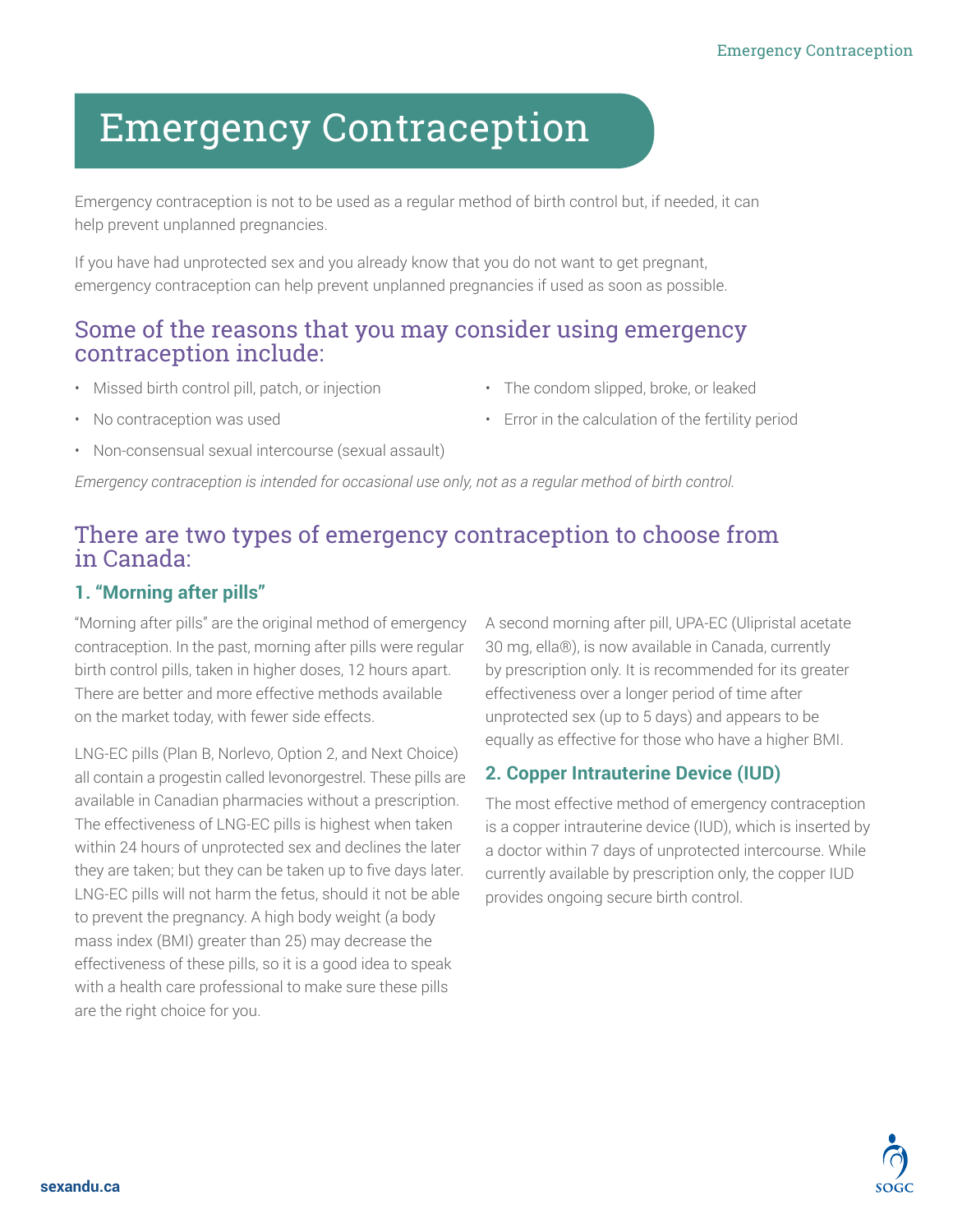# <span id="page-3-0"></span>Hormonal Contraception

Hormonal birth control regulates the change in hormone levels during a woman's cycle by using different forms of synthetic hormones that mimic the estrogen and progesterone that is naturally produced in a woman's body.

## Topics Covered

**Hormonal Contraception** [Oral Contraceptive Pill](#page-4-0) Contraceptive Pill [Contraceptive Patch](#page-6-0) [Injectable Contraception](#page-10-0)

[Vaginal Ring](#page-7-0) [Intrauterine Contraception \(IUC\)](#page-8-0)

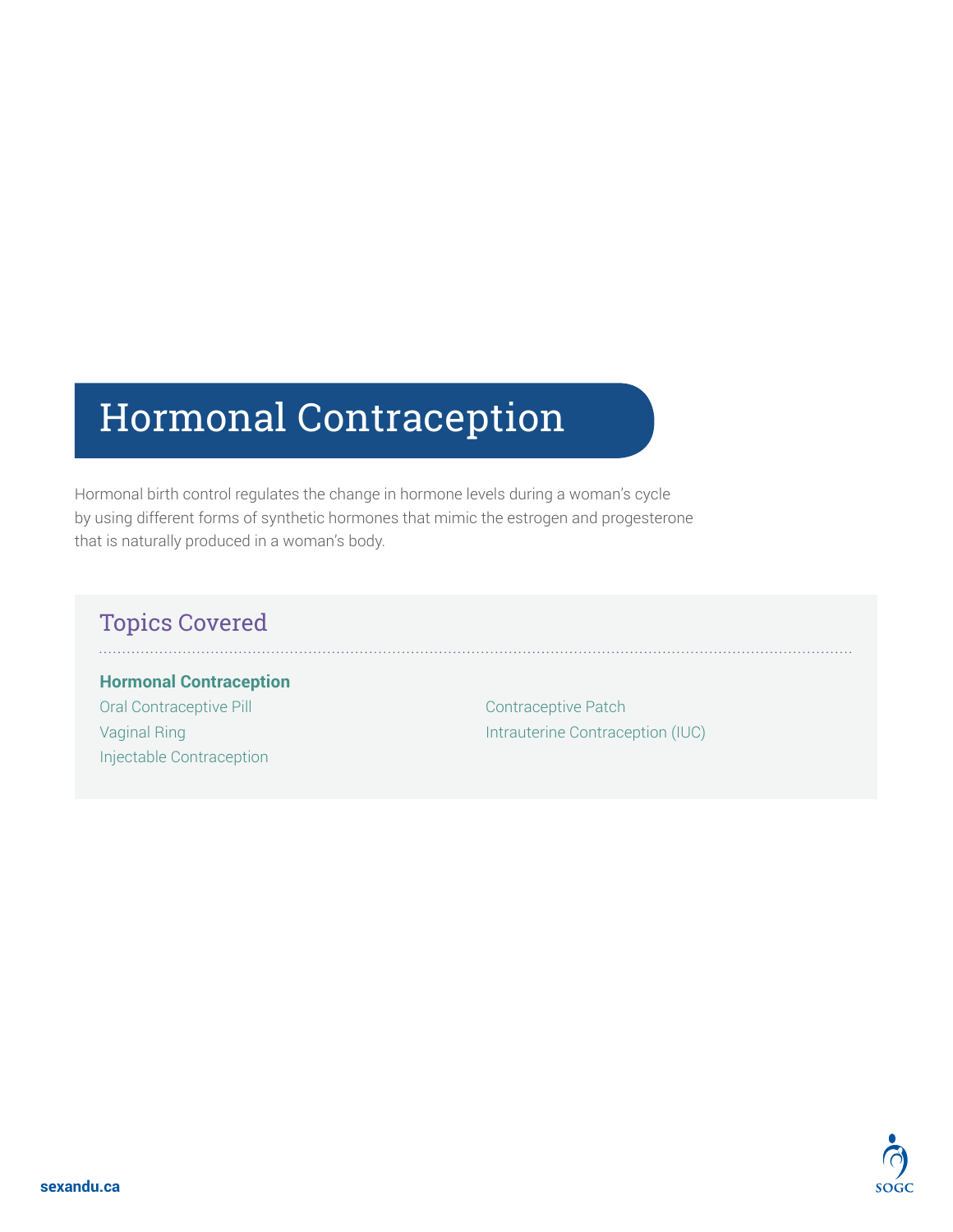## <span id="page-4-0"></span>Oral Contraceptive Pill

The oral contraceptive pill, also known as birth control pill, is suitable for most healthy women, regardless of age, and can be used long-term. It is one of the world's most prescribed medications – over 100 million women across the globe rely on it. There are two kinds of oral contraceptives, the combined oral contraceptive (COC), which contains both estrogen and progestin, and the progestin-only contraceptive (POP). The Pill is available at pharmacies but requires a prescription.

## How does it work?

- The oral contraceptive pill works by preventing the ovary from releasing an egg, thickening the cervical mucus making it difficult for the sperm to reach the egg, and changing the lining of the uterus making implantation difficult.
- The Pill is taken every day, ideally at the same time each day. Traditional pills are set up with pills for three weeks, followed by a pill-free week or a week of placebo pills.
- Newer pill options have adjusted the regimen to provide effective contraception with lower doses of hormones and as little as two days of placebo to minimize hormone fluctuations and side effects.

## How effective is it?

- **• Typical use failure rate:** 90 of 1000 women during first year of use
- **• Perfect use failure rate:** 3 of 1000 women during first year of use



#### Advantages

- **+** Highly effective
- **+** Reversible

- Effectiveness may be reduced by other medications
- May cause irregular bleeding or spotting
- **+** Does not interfere with sex
- **+** May reduce or eliminate menstrual flow and cramps
- May cause breast tenderness, nausea, or headaches
- Must be taken every day, at the same time
- **+** Regulates menstrual cycle
- **+** Decreases premenstrual symptoms
- May increase the risk of blood clots, particularly in women who have certain blood disorders or a family history of blood clots
- Does not protect against STIs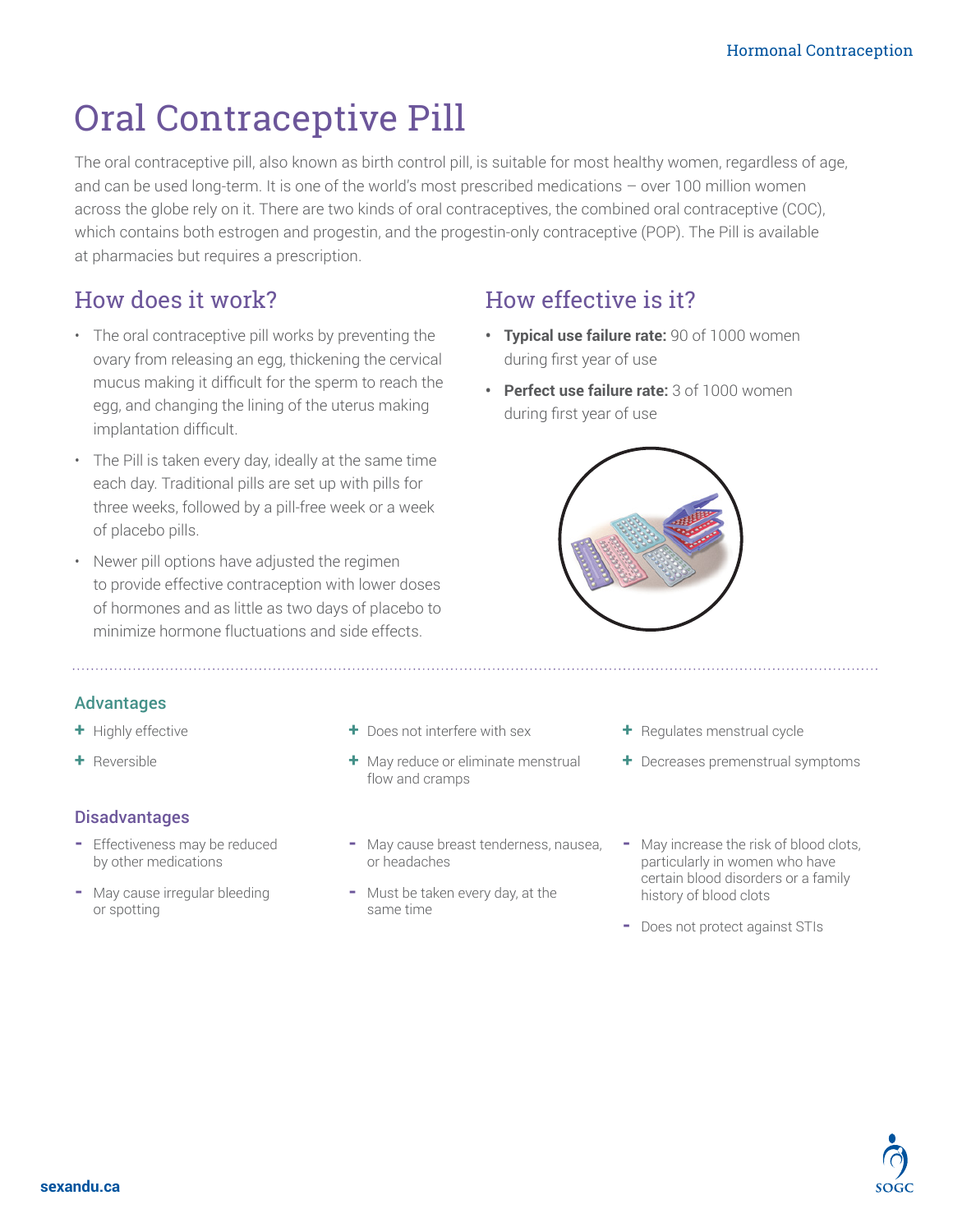There are two kinds of oral contraceptives, the combined oral contraceptive (COC) and the progestin-only contraceptive (POP)

#### **Combined Oral Contraceptive (COC)** Contains both estrogen and progestin

#### Advantages

- **+** Decreases acne
- **+** Decreases body and facial hair growth
- **+** Reduces the risks of endometrial, ovarian and colon cancers
- **+** Reduces the risk of fibroids and ovarian cysts
- **+** May reduce perimenopausal symptoms

#### Disadvantages

- Should not be used by women over the age of 35 who smoke

### **Progestin-Only Contraceptive (POP)** Contains progestin only

#### Advantages

**+** May be suitable for women who cannot take estrogen

- Some women may have hormonal side effects: acne, headaches, breast sensitivity, mood issues, unwanted hair growth
- **+** May be suitable for breastfeeding women
- **+** May be suitable for women over 35 years old who smoke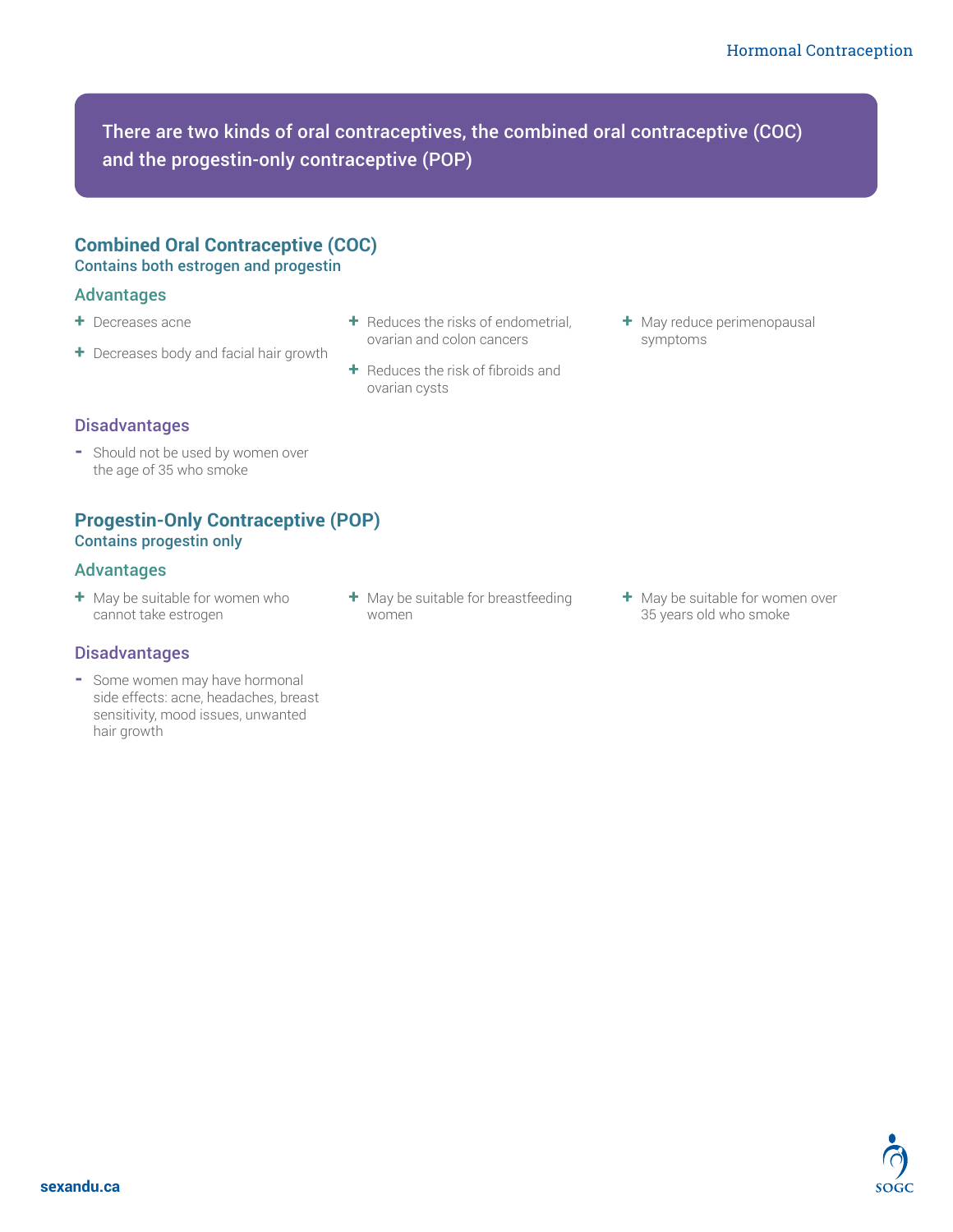## <span id="page-6-0"></span>Contraceptive Patch

The contraceptive patch is a contraception method that has been available in Canada since January 2004. It is a 4 x 4 cm beige patch that sticks to a woman's skin and continuously releases the hormones estrogen and progestin into the bloodstream.

## How does it work?

- The patch prevents pregnancy primarily by stopping the ovaries from releasing an egg, but it may also thicken the cervical mucus (making it harder for sperm to get into the uterus) and make the uterine lining thin. Its method of action is very similar to the Pill.
- Each patch is worn on the skin for seven days. One patch is worn each week for 3 weeks. The patch should be changed on the same day each week (called the "Patch Change Day"). The fourth week is patchfree, allowing a period to occur. The patch should never be off for more than seven days. Following the seven patch-free days, a new cycle is started when you apply a new patch on your Patch Change Day.
- The patch can be worn on the buttocks, stomach, back or upper arms, but not on the breasts. It may help to change the location a bit each week. The patch should be applied to clean, dry skin. You should not use any creams or lotions near a patch you're already wearing, or where you'll be applying a new one. The patch is very "sticky". You can exercise, shower, swim or go in a sauna or hot tub and it still sticks 98% of the time!

## How effective is it?

- **• Typical use failure rate:** 90 of 1000 women during first year of use
- **• Perfect use failure rate:** 3 of 1000 women during first year of use
- The patch may be a bit less effective in women who weigh more than 90 kg (198 pounds)



### Advantages

- **+** Highly effective, reversible and safe
- **+** Does not interfere with sex
- **+** May reduce menstrual flow and cramps

### **Disadvantages**

- May cause irregular bleeding or spotting
- May cause breast tenderness,
- **+** Regulates menstrual cycle
- **+** Decreases premenstrual symptoms
- **+** Reduces the risks of endometrial, ovarian and colon cancers

nausea, or headaches

- May cause skin irritation

- **+** Reduces the risk of fibroids and ovarian cysts
- May be less effective in women who weigh more than 90 kg
- Does not protect against STIs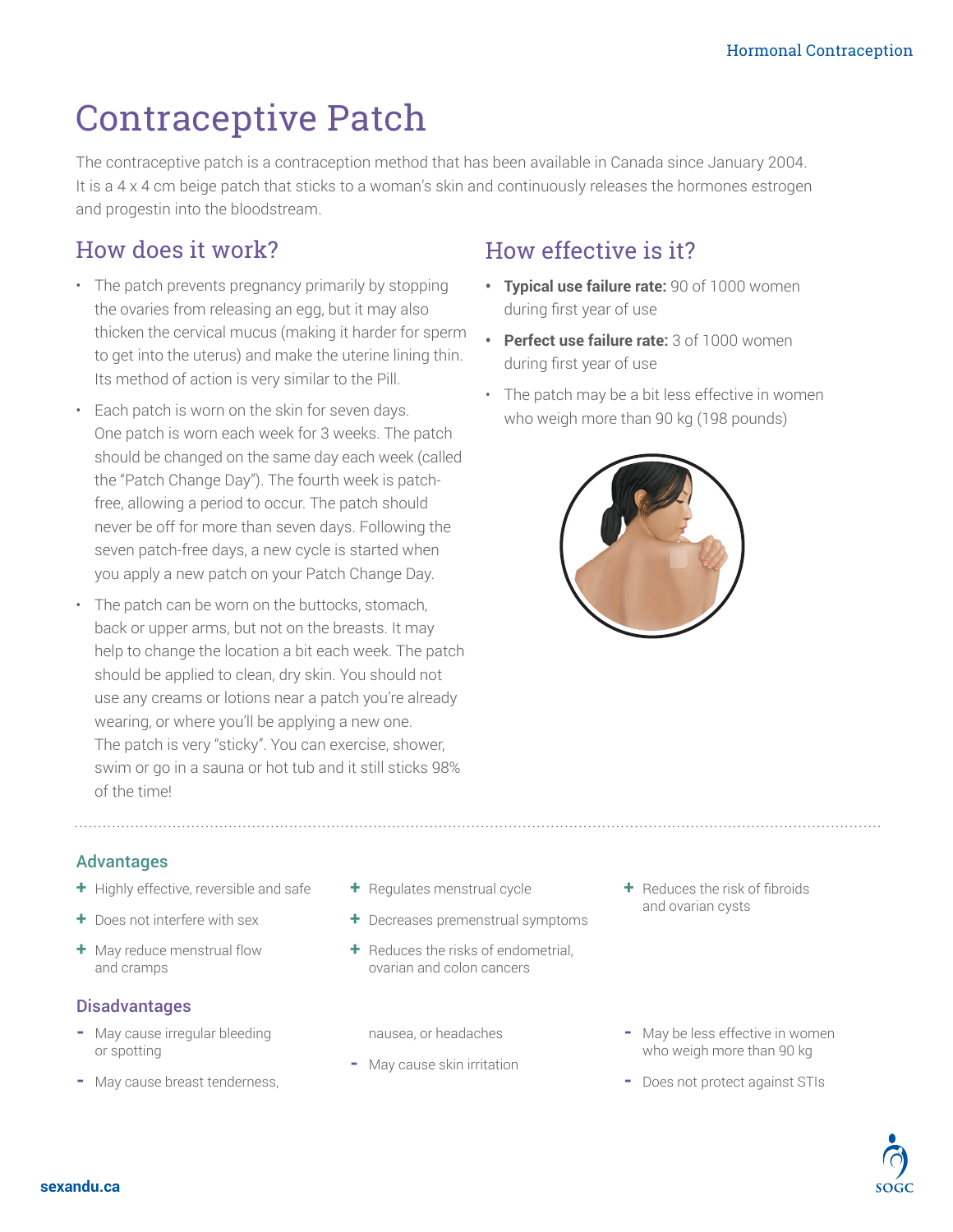## <span id="page-7-0"></span>Vaginal Ring

The vaginal ring is a soft, flexible, clear plastic ring that measures 54 mm in diameter and is inserted into a woman's vagina where it slowly releases the hormones, estrogen and progestin, for three weeks.

## How does it work?

- The vaginal ring prevents pregnancy primarily by stopping the ovaries from releasing an egg, but it may also thicken the cervical mucus (making it harder for sperm to get into the uterus) and make the uterine lining thin. Its method of action is very similar to the Pill.
- The ring comes in only one size, and does not need to be in a particular position in the vagina to be effective. It is held in place by the walls of the vagina and a woman usually cannot feel the ring once it is in. The woman inserts and removes the ring herself and most women find this easy to do.
- The ring is worn inside the vagina for three weeks, followed by a one-week ring-free interval allowing a period to occur. At the end of the ring-free week, the woman inserts another ring to begin a new cycle.

## How effective is it?

- **• Typical use failure rate:** 90 of 1000 women during first year of use
- **• Perfect use failure rate:** 3 of 1000 women during first year of use



#### Advantages

- **+** Highly effective, reversible and safe
- **+** May reduce menstrual flow and cramps
- **+** Regulates menstrual cycle

### **Disadvantages**

- May cause irregular bleeding or spotting
- May cause breast tenderness, nausea, or headaches
- **+** Decreases premenstrual symptoms
- **+** Reduces the risks of endometrial, ovarian and colon cancers
- **+** Reduces the risk of fibroids and ovarian cysts
- May cause vaginal irritation, discomfort or discharge
- Requires remembering to change the ring once per month

**+** Does not have to be remembered each day

- Does not protect against STIs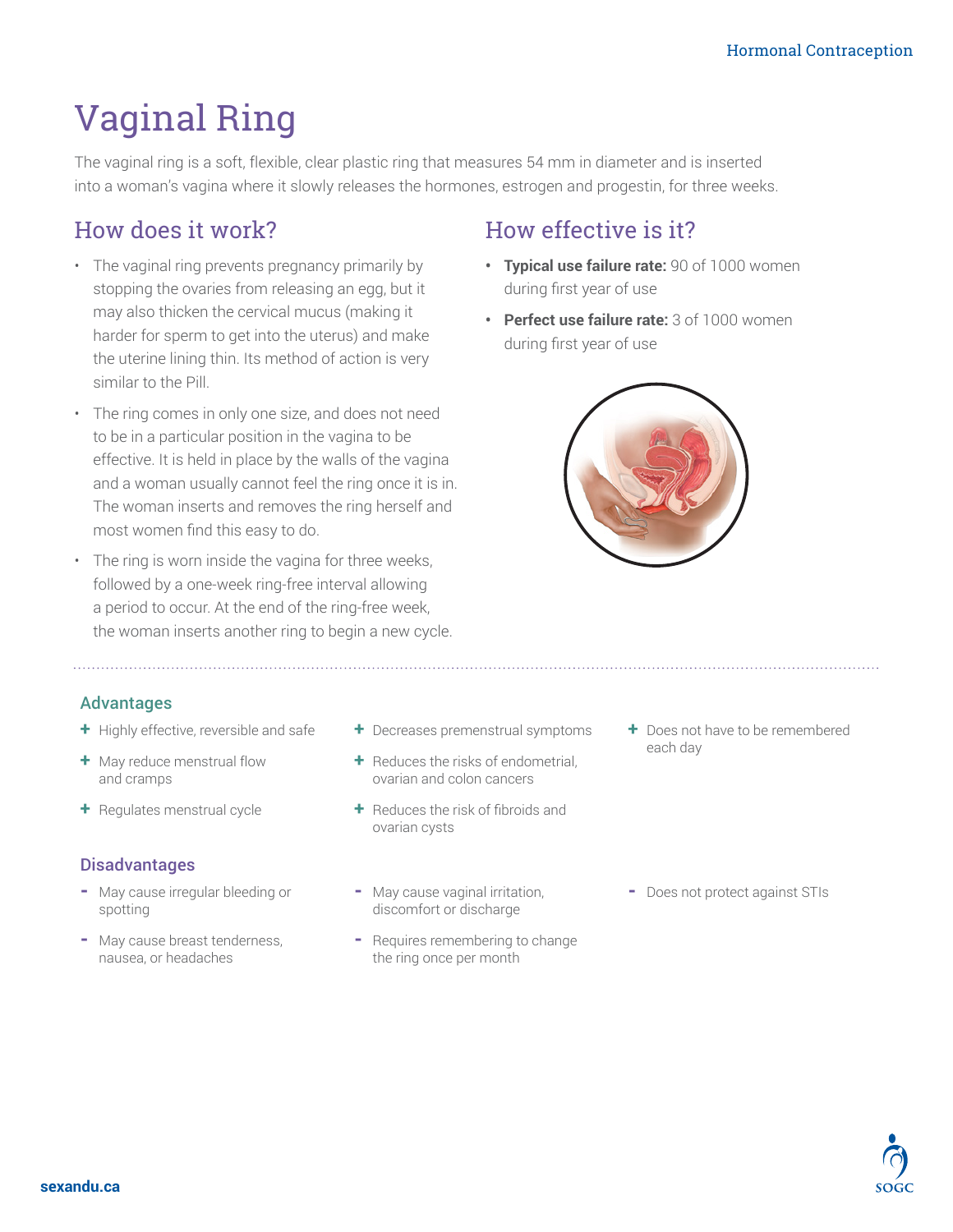## <span id="page-8-0"></span>Intrauterine Contraception (IUC)

Intrauterine contraceptives (IUCs) are long-acting reversible contraceptive (LARC) methods that are used by over 150 million women worldwide. They are the most effective forms of birth control available. IUCs are small T-shaped devices that are inserted in the uterus by a health care professional in a clinic. There are two types of intrauterine contraception: the Copper intrauterine device (Cu-IUD) and the levonorgestrel-releasing intrauterine system (LNG-IUS), which contains a progestin.

## How does it work?

- LNG-IUS: The small cylinder on the IUC contains the hormone levonorgestrel, which is slowly released. The lining of the uterus becomes thinner and the cervical mucus becomes thicker which makes it harder for sperm to enter the uterus.
- The IUC is inserted by a health professional, in a clinic. The procedure is fairly simple, does not require anaesthesia, and only takes a few minutes.
- Depending on the device, the IUC can remain inserted for 3-10 years, before needing to be replaced.

## How effective is it?

- **• Typical use failure rate:** 2 of 1000 women during first year of use
- **• Perfect use failure rate:** 2 of 1000 women during first year of use
- IUCs are one of the most effective methods of contraception available



### Advantages

- **+** Highly effective, reversible and safe
- **+** Long term, forgettable and invisible

- Initially, irregular bleeding or spotting may occur
- Expensive
- **+** Cost-effective
- **+** May be suitable for women who cannot take estrogen
- Some pain or discomfort during insertion
- Rare risks with the insertion could include infection, perforation of the uterus, or expulsion of the IUC
- **+** May be suitable for breastfeeding women
- **+** Reduces risk of endometrial cancer
- Does not protect against STIs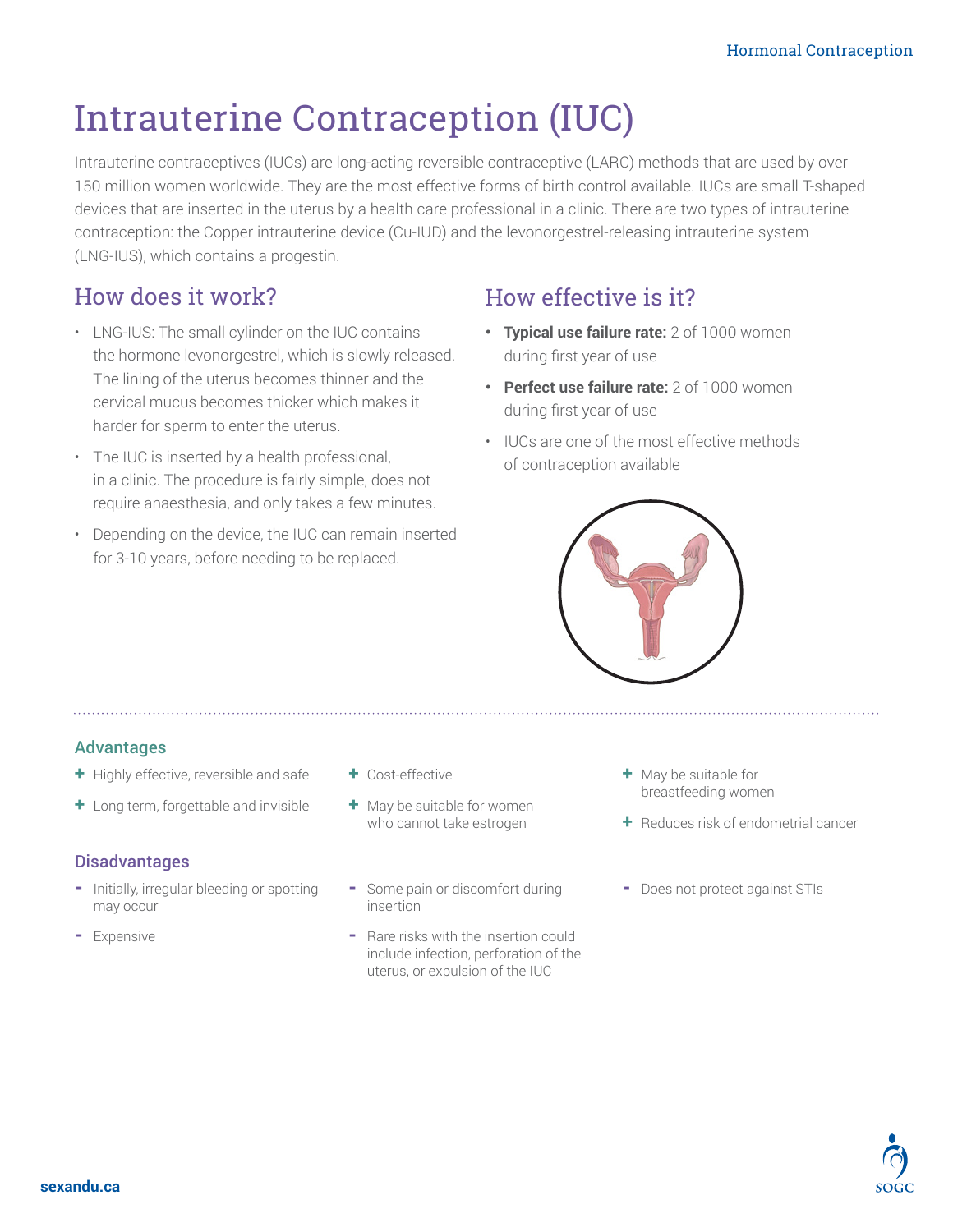There are two types of intrauterine contraception: the Copper intrauterine device (Cu-IUD) and the levonorgestrel-releasing intrauterine system (LNG-IUS), which contains a progestin.

### **Levonorgestrel-Releasing Intrauterine System (LNG-IUS)** contains a progestin

#### Advantages

- **+** A minimal amount of hormones is absorbed in your blood
- **+** May reduce menstrual flow and cramps
- **+** May lead to absence of period
- **+** Regulates menstrual cycle
- **+** Improves symptoms of endometriosis

- Some women may experience hormonal side effects: acne, headaches, breast tenderness, mood issues
- Irregular periods, light or no menstrual periods – which some think of as an advantage, others as a disadvantage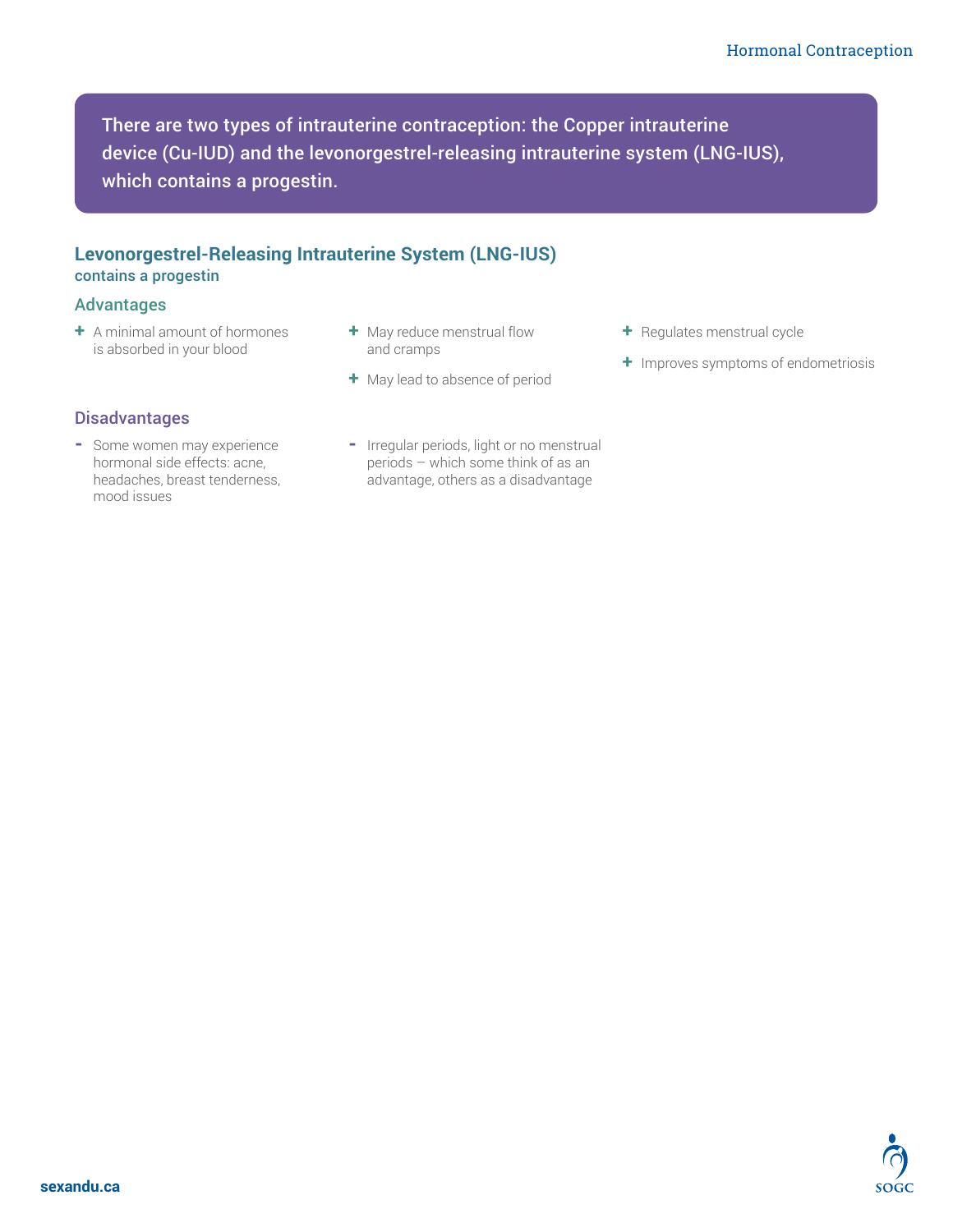## <span id="page-10-0"></span>Injectable Contraception

Injectable contraception, also known as the birth control shot, is a highly effective and reversible method of contraception. The injection contains a progestin, but does not contain estrogen. It is administered four times a year, so it may be a good choice for women who have trouble following a daily, weekly, or monthly routine.

## How does it work?

- The injection is given by a health-care professional in the muscle – commonly in the upper arm or buttocks, of a woman, every 12 to 13 weeks (four times a year).
- The progestin hormone prevents the ovaries from releasing an egg. It also thickens the cervical mucus making it difficult for sperm to reach the egg and changes the lining of the uterus making implantation difficult.

## How effective is it?

- **• Typical use failure rate:** 60 of 1000 women during first year of use
- **• Perfect use failure rate:** 2 of 1000 women during first year of use
- Injectable contraception is one of the most effective methods of contraception available



### Advantages

- **+** Highly effective and long lasting
- **+** Reversible
- **+** Safe, convenient and discreet
- **+** Does not interfere with sex
- **+** Effectiveness is not affected by most medications

- Initially, irregular bleeding is the most common side effect
- Less/lighter bleeding, to no periods
- Heavier and more frequent bleeding, including spotting in between periods
- Causes a decrease in bone mineral density which may return to normal when a woman stops using the injection
- **+** May be suitable for women who cannot take estrogen
- **+** May be suitable for breastfeeding women
- **+** May be suitable for women over the age of 35 who smoke
- **+** Reduces or eliminates periods
- May be associated with change of appetite and/or weight gain in some women
- Some women may have hormonal side effects: acne, headaches, breast sensitivity, mood issues/ depression and a change in sex drive
- **+** Reduces menstrual cramps and PMS
- **+** Reduces the risk of endometrial cancer and fibromas
- **+** May improve symptoms of endometriosis and chronic pelvic pain
- **+** May decrease the incidence of seizures in women who have epilepsy
- It can take a longer time to get pregnant after getting your last shot. For some, it can be approximately 6 to 10 months after the last injection for the ovaries to start releasing eggs again
- Must be administered by a health-care professional every 3 months
- Does not protect against STIs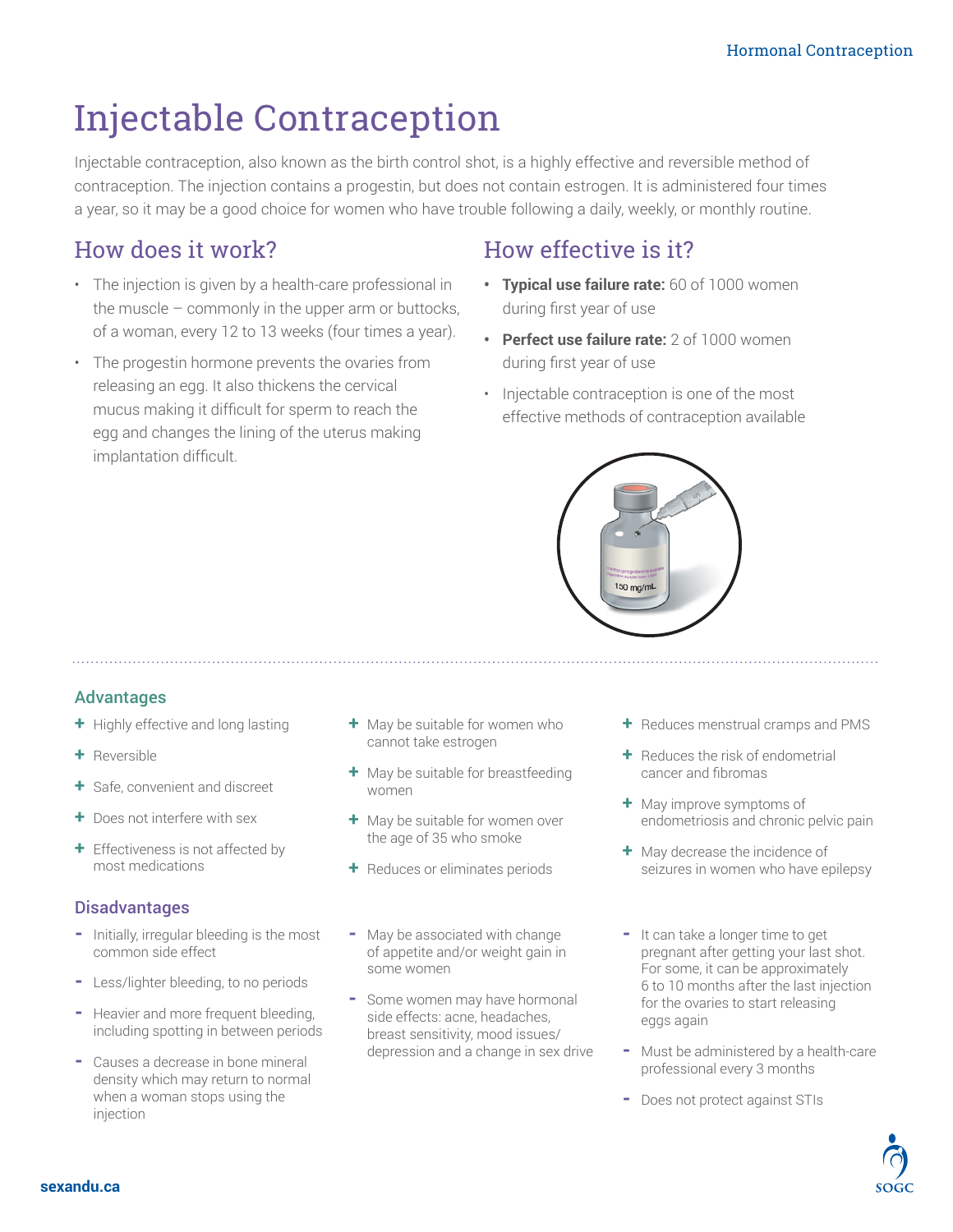## Non-Hormonal Contraception

Non-hormonal birth control can involve creating a barrier between sperm and the egg, changing the chemistry in the reproductive tract or a combination of both methods.

## Topics Covered

#### **Non-Hormonal Contraception**

[Male Condom](#page-12-0) et al. 2006 and 2007 and 2008 and 2008 and 2008 and 2008 and 2008 and 2008 and 2008 and 2008 and 20 [Sponge](#page-14-0) [Cervical Cap](#page-15-0) Cervical Cap [Diaphragm](#page-16-0) [Spermicides](#page-17-0) [Vasectomy](#page-18-0) [Tubal Ligation & Tubal Occlusion](#page-19-0) [Intrauterine Contraception \(IUC\)](#page-21-0)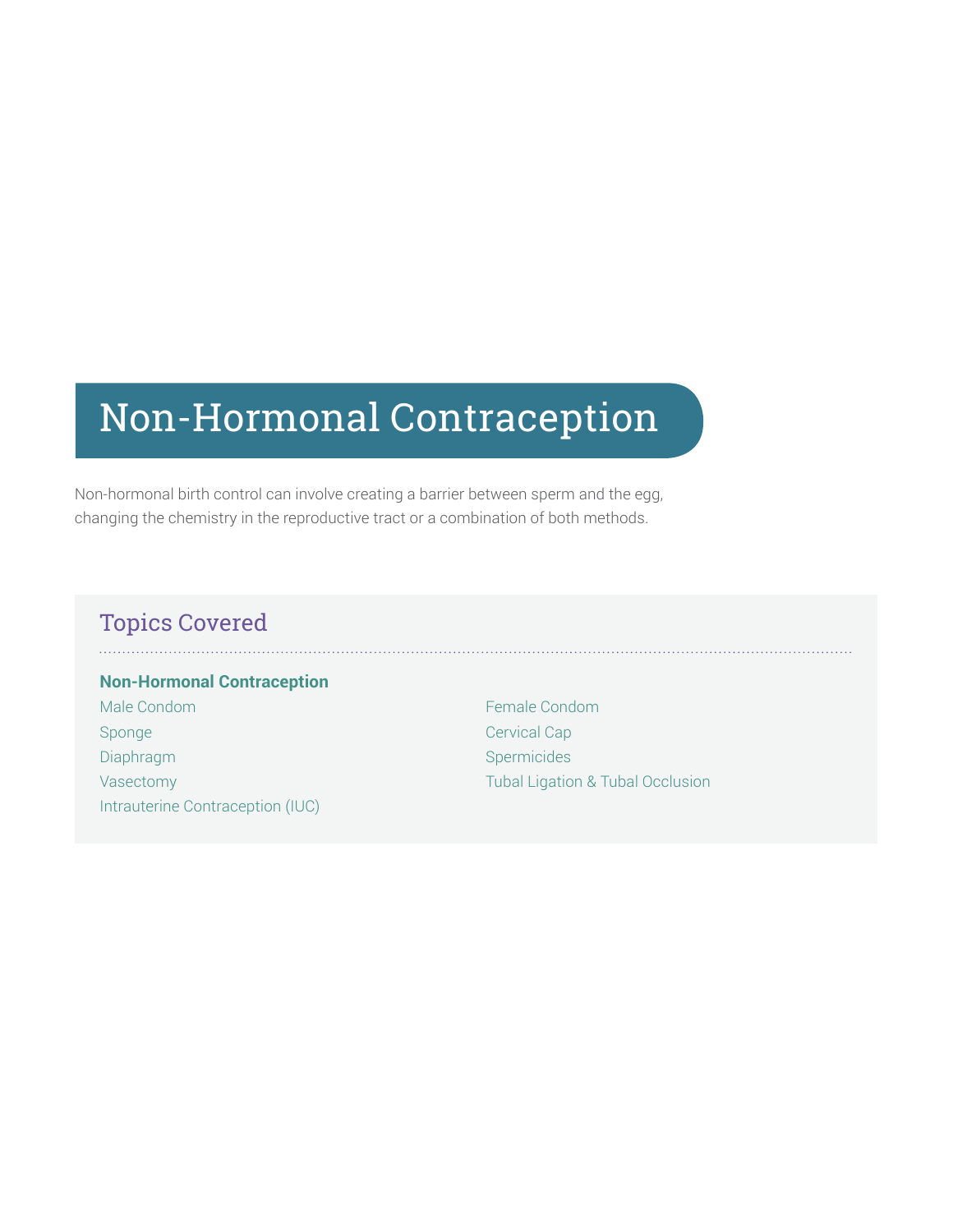## <span id="page-12-0"></span>Male Condom

Male condoms are inexpensive, readily available without a prescription, and used only at the time of sexual activity. They are worn over the penis during sexual intercourse or oral sex and they come in a variety of sizes, thinness, textures, and colours/flavours. They are also available with a wide selection of lubricants on the condom to help enhance sensitivity and pleasure for both partners (i.e. warming/tingling sensations, premium silicone-base, climax-control).

Most condoms are made of latex, but non-latex condoms are also available in polyurethane and polyisoprene. Latex, polyurethane and polyisoprene condoms are also effective for preventing most sexually transmitted infections (STIs).

## How does it work?

- The condom is worn over the penis during sexual activity. It should be put on before any skin-to-skin genital contact occurs.
- The condom acts as a physical barrier preventing direct contact between the penis and the vagina. It prevents the exchange of body fluids and also traps the sperm in the condom so it cannot fertilize the egg.
- The condom is thrown away after intercourse. A new one must be used for each repeated act of intercourse.

## How effective is it?

- **• Typical use failure rate:** 180 of 1000 women during first year of use
- **• Perfect use failure rate:** 20 of 1000 women during first year of use



### Advantages

- **+** Widely available without a prescription
- **+** Inexpensive, safe and effective
- **+** Protect against most STIs
- **+** Non-latex options available for those with latex allergies or sensitivities

- Must be available at time of sexual activity
- Must be stored and handled properly – be sure to check the expiration date
- May reduce sexual spontaneity
- **+** Both partners participate in their use – shared responsibility
- **+** Hormone-free
- **+** May decrease the risk of cervical cancer
- May slip or break during intercourse
- May reduce sensitivity for either partner
- May interfere with the maintenance of an erection
- **+** May help the wearer avoid premature ejaculation
- **+** May be used with other contraception methods to increase their contraceptive effectiveness
- People with latex allergies or latex sensitivity cannot use latex condoms, but may be able to use non-latex condoms
- Requires participation of both partners

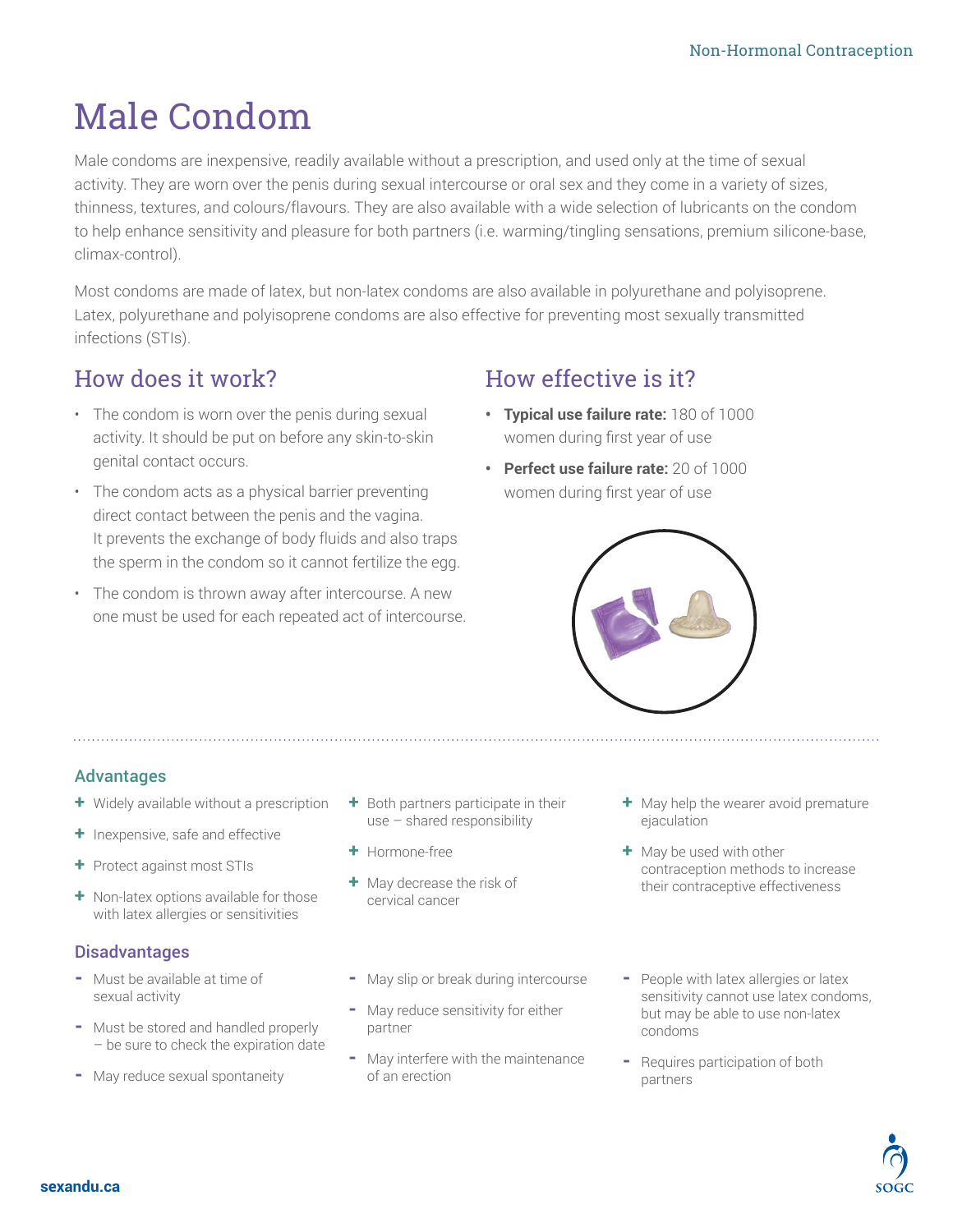# <span id="page-13-0"></span>Female Condom

The female condom is a soft, loose-fitting, seamless nitrile polymer sheath containing two flexible rings, one at each end. It is inserted into the vagina before sex and works by holding in the sperm, preventing it from entering the vagina.

## How does it work?

- The female condom is a barrier contraception method, preventing contact between the sperm and the vagina.
- The external ring at the open end of the condom sits outside the vagina, providing some protection. The internal ring at the closed end of the condom is inserted into the vagina and helps to keep it in place.
- The sheath is coated on the inside with a silicone-based lubricant.
- It can be placed in the vagina up to 8 hours before sexual intercourse.
- A new female condom should be used for each repeated act of sexual intercourse.

## How effective is it?

- **• Typical use failure rate:** 210 of 1000 women during first year of use
- **• Perfect use failure rate:** 50 of 1000 women during first year of use



### Advantages

- **+** Protects against both pregnancy and STIs
- **+** The woman has control and autonomy in placing the condom
- **+** Can be used by people with latex allergies

- Some women may have trouble inserting it correctly
- More expensive than male condoms
- **+** Can be used with oil-based lubricants
- **+** Male partner may find it more comfortable and less constricting than male condoms
- **+** The internal and external rings of the female condom may increase sexual stimulation
- **+** Available at pharmacies without a prescription
- Potential challenges include slippage and breakage
- The rings on the female condom may cause discomfort during sex
- Female condoms maybe noisier than male condoms during sex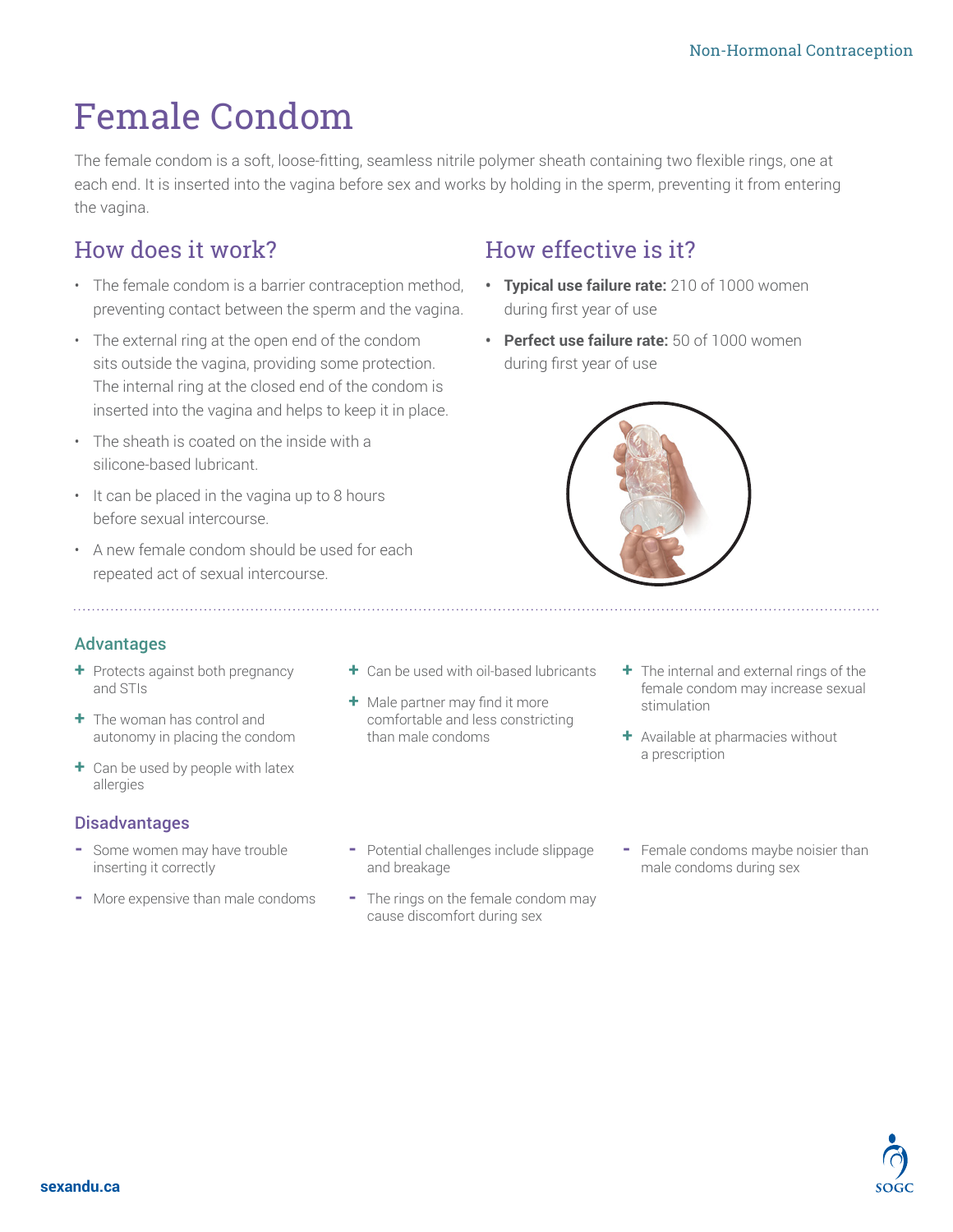# <span id="page-14-0"></span>Contraceptive Sponge

The contraceptive sponge is a small, disposable, polyurethane foam device that is placed in the vagina. It fits over the cervix to provide a physical barrier to prevent sperm from entering. The sponge also contains a spermicide, which helps to absorb and trap sperm.

## How does it work?

- The contraceptive action of the sponge is primarily provided by the spermicide, which is slowly released over a period of 24 hours.
- The spermicide absorbs and traps the sperm and destroys the sperm cell membrane.
- The sponge itself also provides a physical barrier to prevent sperm from entering the cervix.
- The sponge can be inserted into the vagina by the women using it up to 24 hours before intercourse. One side has a concave dimple that fits over the cervix. The other side has a loop to facilitate removal.
- The sponge comes in one size only and is available in pharmacies without a prescription.
- Protection begins immediately when inserted and lasts for 24 hours even with repeated acts of intercourse. It should be left in the vagina for at least 6 hours after the last act of intercourse but should not remain in the vagina for more than 30 hours total.

## How effective is it?

- The sponge is less effective for women who have given birth. Effectiveness can be increased by using the sponge in combination with a male condom.
- *• Parous women* women who have given birth
- *• Nulliparous women* women who have not given birth
- **• Typical use failure rate parous women:** 240 of 1000 women during first year of use.
- **• Perfect use failure rate parous women:** 200 of 1000 women during first year of use.
- **• Typical use failure rate nulliparous women:** 120 of 1000 women during first year of use.
- **• Perfect use failure rate nulliparous women:** 90 of 1000 women during first year of use.



### Advantages

- **+** It offers a barrier method and spermicide in one
- **+** Provides 12-hour protection, and doesn't need to be replaced for repeated sex during this time

- Increases the risk of vaginal and cervical irritation orabrasions, which increases the risk of transmission of HIV
- **+** Enhances the effectiveness of other forms of contraception such as condoms
- **+** No hormones
- Some women may have trouble inserting it correctly
- Does not protect against STIs
- **+** Available at pharmacies without a prescription
- Higher failure rate compared to other types of contraception

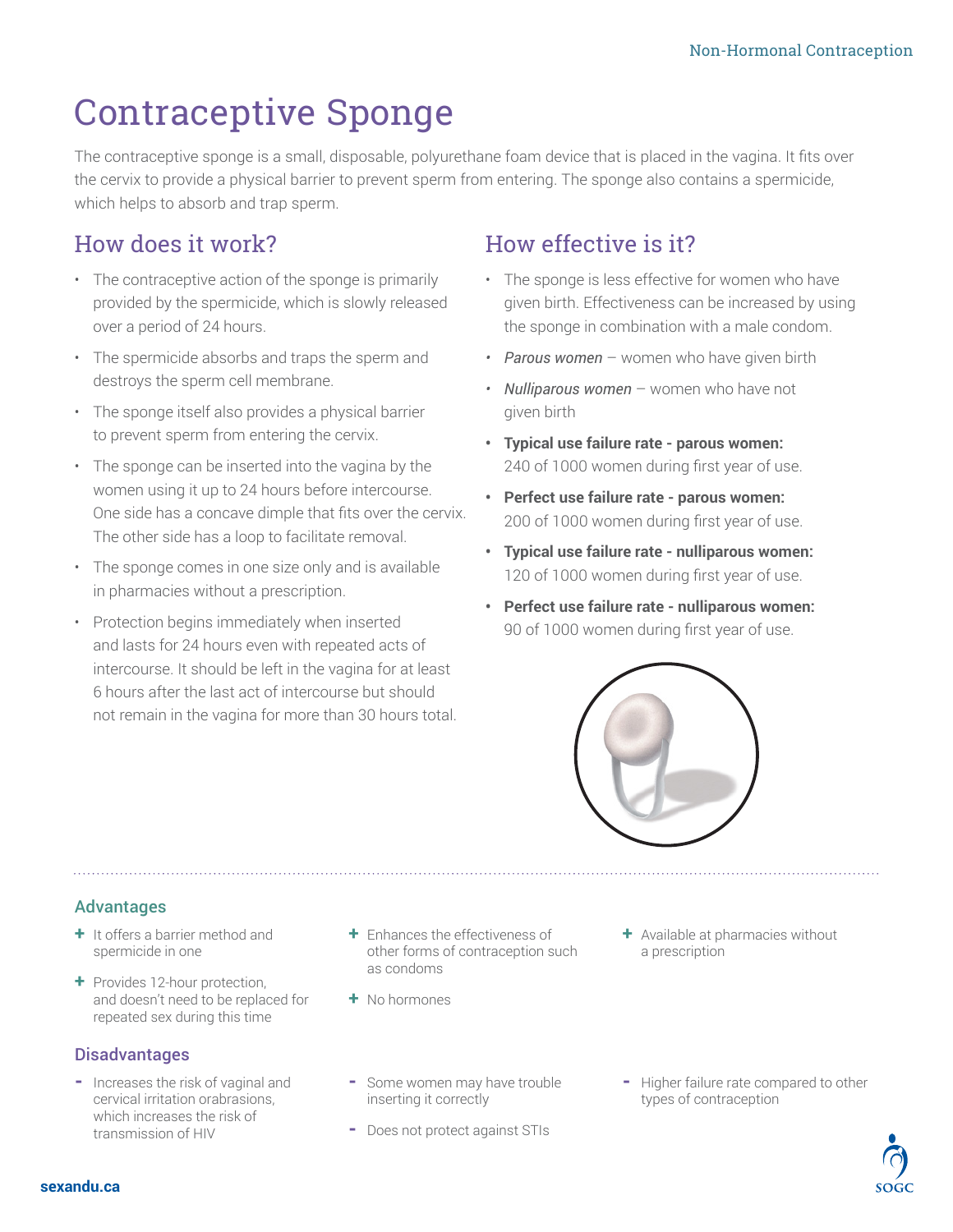# <span id="page-15-0"></span>Cervical Cap

The cervical cap is a deep silicone cap that fits against the cervix and prevents sperm and bacteria from entering.

## How does it work?

- The cervical cap serves as a physical barrier between sperm and the cervix.
- It should always be used with a gel that immobilizes or kills sperm. The gel forms a physical cellulose barrier in front of the cervix and lowers the pH of the vaginal fluid, thereby inhibiting sperm motility.
- The cap can be inserted into the vagina by the women using it up to 2 hours before having sex.
- The gel should be reapplied, using and applicator, for each repeated act of intercourse or after 2 hours has passed.
- It should be left in the vagina for at least 6 hours after intercourse but should not remain in the vagina for more than 48 hours total.
- Cervical caps can be purchased online or from a pharmacy with a prescription. It should be replaced every year.

## How effective is it?

• There is currently no data on the efficacy/ effectiveness of the only cervical cap and gel that is available in Canada. Some preliminary studies have shown that the cervical cap has a higher failure rate compared to other types of contraception.



### Advantages

- Higher failure rate compared to other types of contraception
- Increased risk of recurrent urinary tract infections
- Increased risk of toxic shock syndrome
- **+** No hormones **+** Can be used by women who are breastfeeding
	- Some women may have trouble inserting it correctly
	- Gel must be reapplied after each act of intercourse
- **+** Available in three different sizes
- A poor fit or silicone allergy will prevent some women from using the cap
- Does not protect against STIs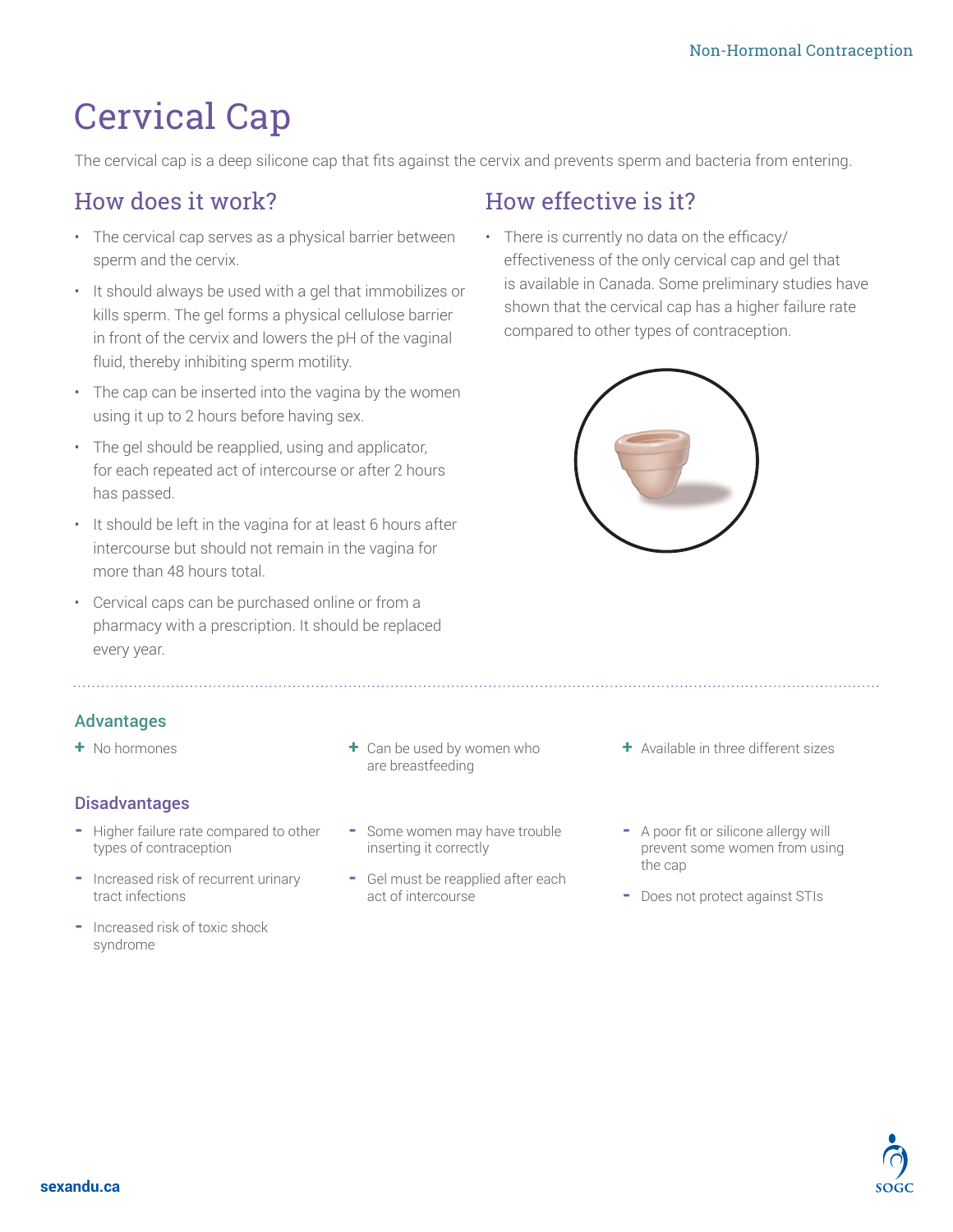# <span id="page-16-0"></span>Diaphragm

The diaphragm is a cap, made of latex or silicone and nylon, that covers the cervix and prevents sperm and from entering. The diaphragm should always be used with a gel, which is placed inside the diaphragm to immobilize or kill sperm.

## How does it work?

- The diaphragm serves as a physical barrier between sperm and the cervix.
- It should always be used with a gel that immobilizes or kills sperm.
- The gel forms a physical cellulose barrier in front of the cervix and lowers the pH of the vaginal fluid, thereby inhibiting sperm motility.
- The diaphragm can be inserted into the vagina by the women using it up to 2 hours before having sex.
- The diaphragm should be left in the vagina for at least 6 hours after intercourse but should not remain in the vagina for more than 24 hours total.
- If there is repeated intercourse within the first 6 hours, more gel should be inserted with an application (the diaphragm should not be removed).

## How effective is it?

• Data is lacking on the efficacy/effectiveness of the diaphragm with the gel that is currently available in Canada. Previous studies based on diaphragm use with spermicidal gel (no longer available in Canada) have shown that the diaphragm has a higher failure rate compared to other types of contraception.



## Advantages

- **+** No hormones
- **+** Can be used by women who are breastfeeding

- Higher failure rate compared to other types of contraception
- Increased risk of recurrent urinary tract infections
- Increased risk of toxic shock syndrome
- **+** The diagphragm is one size and fits most women
- Some women may have trouble inserting it correctly
- Water-based gel must be reapplied after each act of intercourse
- **+** Available at pharmacies without a prescription
- A latex or silicone allergy will prevent some women from using the diaphragm
- Does not protect against STIs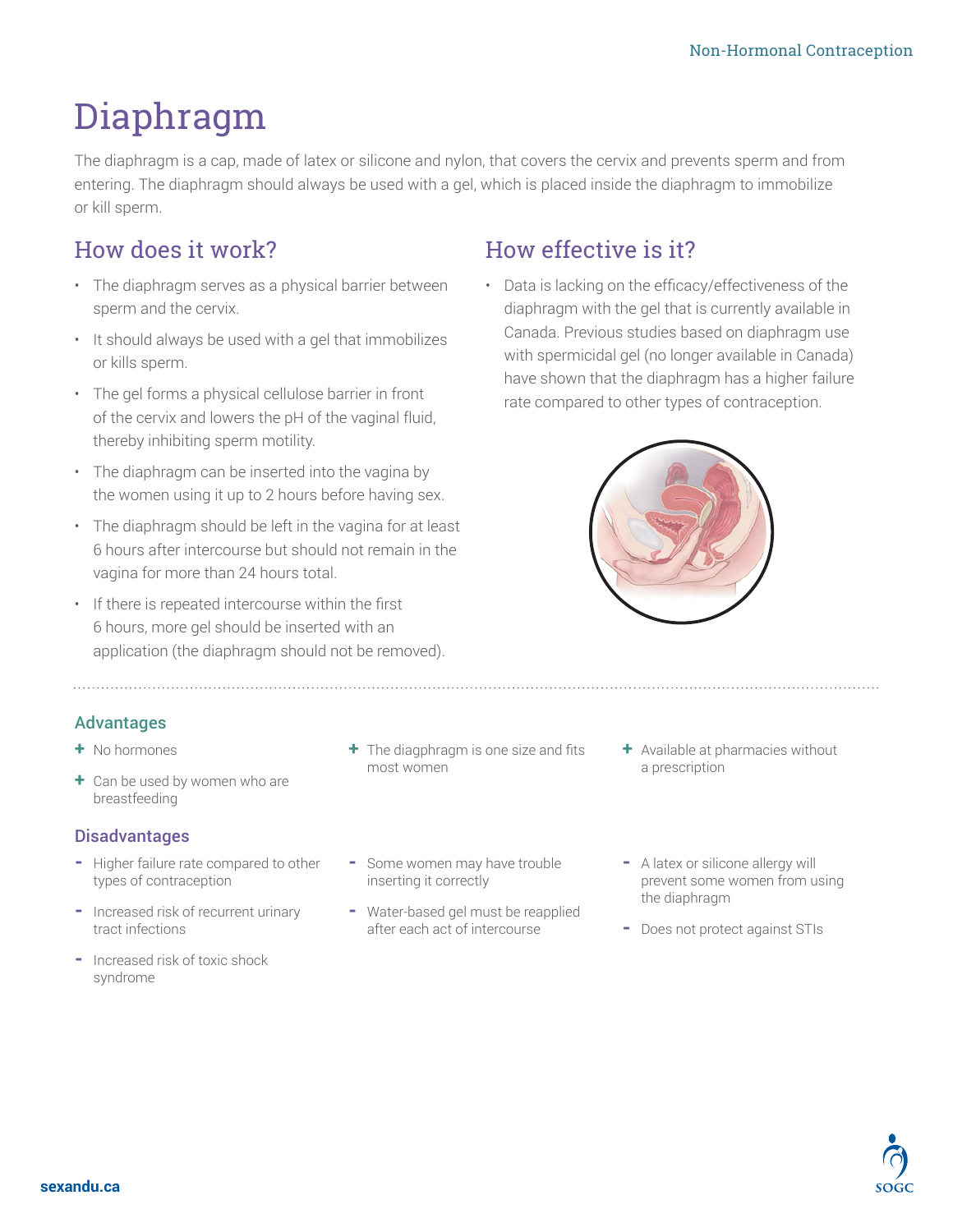# <span id="page-17-0"></span>Spermicides

A chemical called nonoxynol-9 comes in the form of cream (only for use with diaphragms), gel, foam, film, or suppository. By inserting spermicide in front of the cervix, in the vagina, it destroys sperm on contact. Spermicides should be used along with another method of contraception, such as a condom, because alone they are not highly effective.

## How does it work?

- Nonoxynol-9 is a surfactant that destroys the sperm cell membrane.
- Spermicides are available at pharmacies without a prescription, in the form of cream, gel, foam, film, or suppository.
- Spermicidal film must be inserted into the vagina at least 15 minutes before intercourse. It will melt and disperse. If more than 3 hours have passed before intercourse, another film must be inserted.
- Spermicidal foam is inserted into the vagina using an applicator. It is effective immediately and for up to one hour after insertion. It must be applied again for each act of intercourse.

## How effective is it?

- Vaginal spermicides are among the least effective of all contraception options. Failure rates in the first year of use vary from 18% with perfect use to 28% with typical use.
- Spermicides should be used with another barrier method of contraception, such as a diaphragm or sponge.



### Advantages

- Not highly effective
- Using spermicide can be messy
- **+** No hormones **+** When used with another barrier method, effectiveness increases
	- Must be inserted right before sex, because it's only effective for one hour
	- May irritate the entrance of the vagina or the tip of the penis
- **+** May also protect against bacterial infections and pelvic inflammatory disease
- May increase the riskof HIV transmission
- Does not protect against STIs

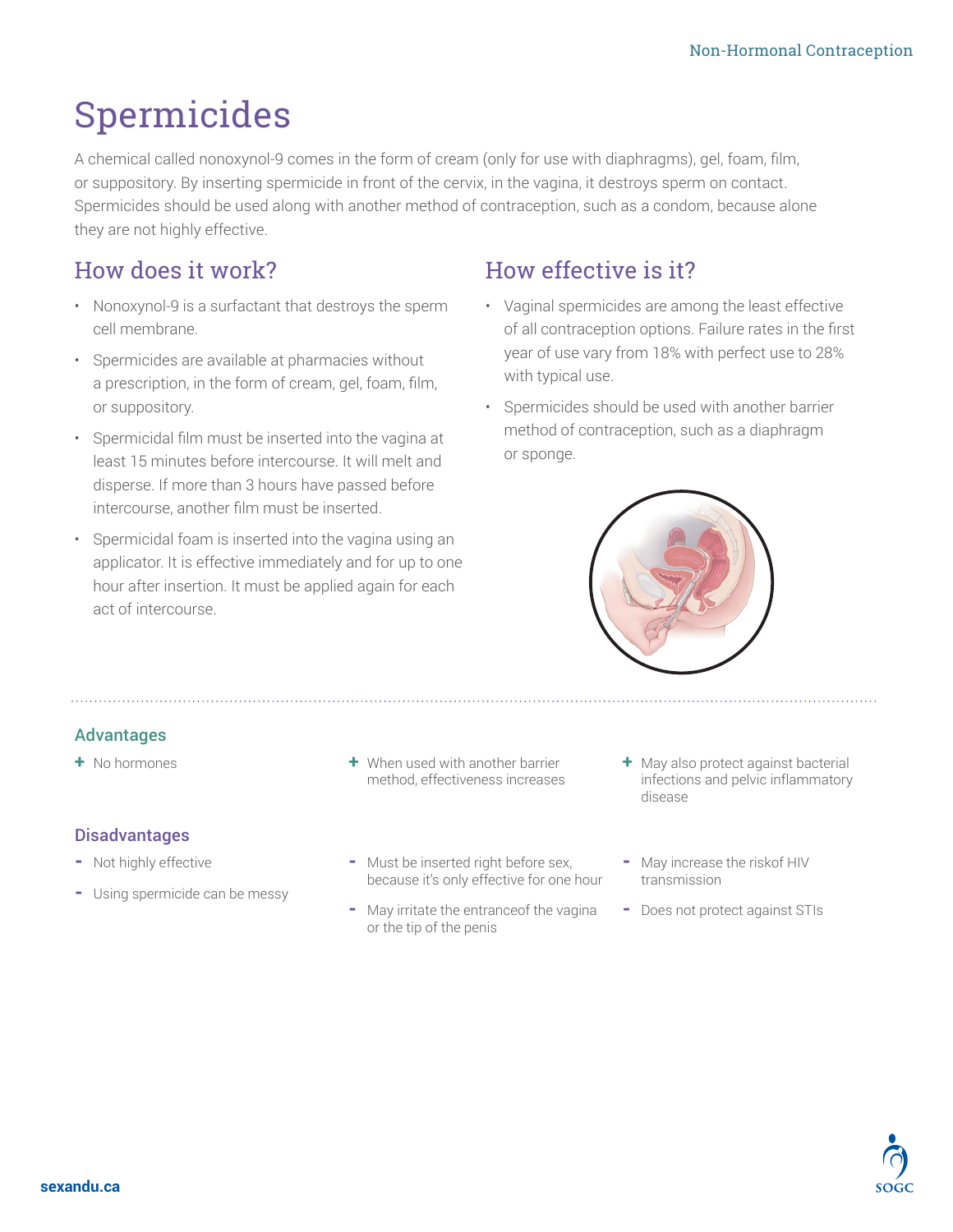## <span id="page-18-0"></span>Vasectomy

Male sterilization by vasectomy is a permanent surgical procedure to close or block the vas deferens (the tubes that carry sperm to the penis). Since it is permanent, this option is especially for those who have decided that their family is complete or that they don't want to have children. Compared to tubal ligation, vasectomy is safer, more effective, less expensive, and less invasive.

## How does it work?

- In a vasectomy procedure, the vas deferens is partially removed or blocked, so that no sperm is released to fertilize the egg.
- Using local anaesthesia, a health professional will reach the vas deferens either by making a small incision on the skin of the scrotum (conventional vasectomy) or by making a small puncture on the skin of the scrotum (no-scalpel vasectomy).
- Another form of contraception is required until a semen analysis shows no sperm.

## How effective is it?

• Although vasectomy is highly effective, failures do occur and can occur many years after the procedure. For every 100 women who rely on vasectomy for contraception, 2 women will become pregnant.



### Advantages

- **+** Safe and highly effective
- **+** Long-lasting permanent
- **+** Simple procedure, no follow up required (aside from sperm analysis)

- Permanent and irreversible
- Risk of having regrets later on
- Not effective immediately -must use another contraception method for 3 months and do a follow-up sperm analysis that shows no sperm are present in the semen
- **+** Does not interfere with sex
- **+** No hormones
- **+** Discreet and cost-effective
- **+** Does not affect sexual function
- Possible short-term surgery-related complications: pain, bleeding, vasovagal reaction, infection at the incision site, bruising and swelling of the scrotum
- Rarely, the vas deferens could reconnect by themselves
- **+** Less invasive and fewer complications than female sterilization
- **+** No significant long-term side effects
- **+** Allows the male partner to assume some responsibility for contraception
- Does not protect against STIs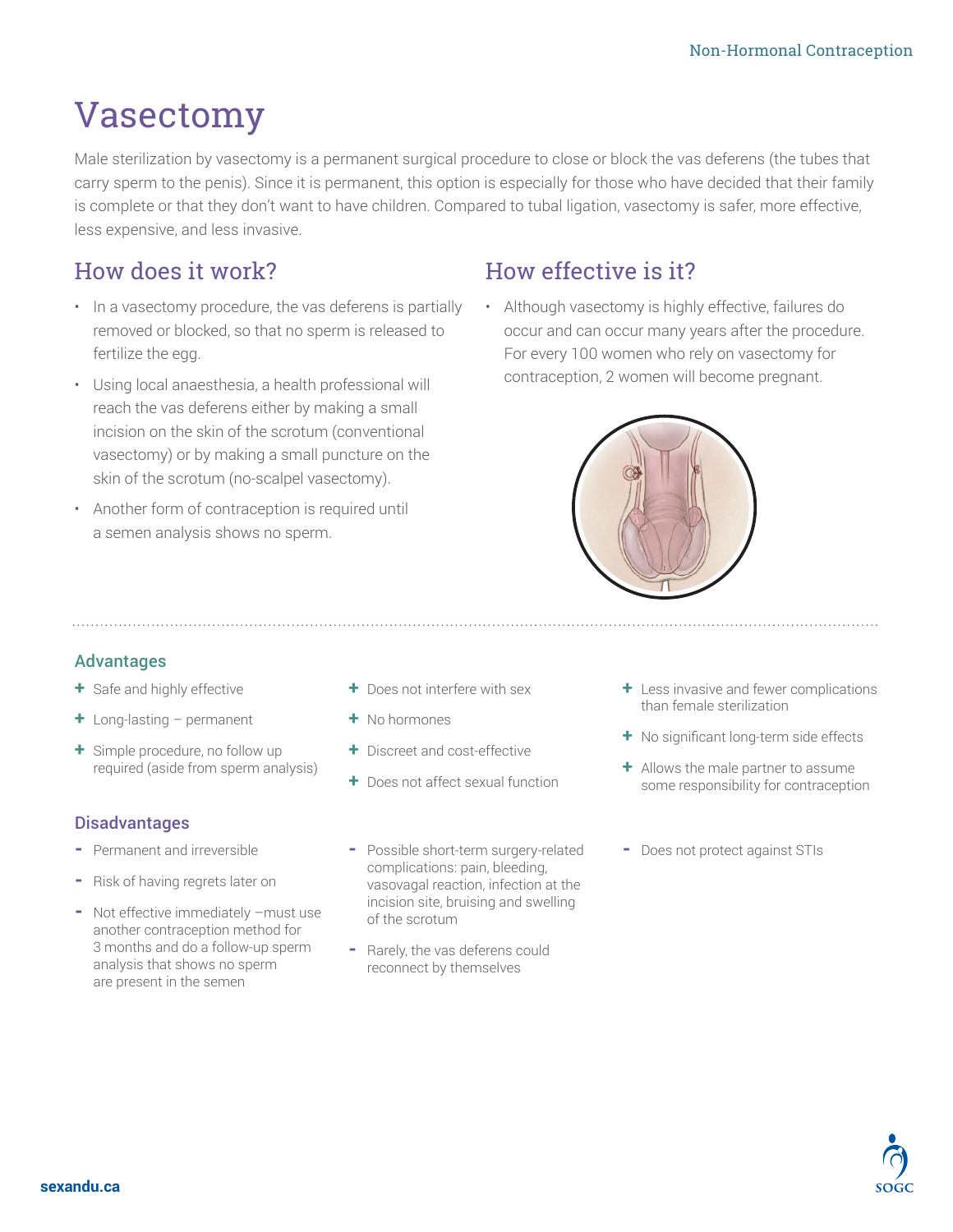# <span id="page-19-0"></span>Tubal Ligation & Tubal Occlusion

Female sterilization by tubal ligation is a permanent surgical procedure where the two fallopian tubes, which transport the eggs from the ovaries to the uterus, get disconnected. Tubal ligation is considered permanent, because reversal is costly, difficult, and not guaranteed.

Female sterilization by tubal occlusion is a permanent procedure where a micro-insert is placed into each of the fallopian tubes. The micro-inserts work with your body to form a natural barrier that keeps sperm from reaching the eggs, preventing pregnancy.

## How does it work?

• There are a few types of one-day surgeries/ procedures for female sterilization, which is performed by a gynaecologist:

### **Tubal ligation:**

- Laparoscopy using a general anesthesia, the doctor will make small incisions over the abdomen and either clip, burn or remove the fallopian tubes.
- Abdominally during a caesarean section, a gynaecologist can access the fallopian tubes to either clip or remove them.

### **Tubal occlusion:**

• Hysteroscopy – using only local anesthesia, a gynaecologist will put micro-inserts in your fallopian tubes through a vaginal approach. It takes 3 months for this method to be effective, at which time a confirmation test (e.g. x-ray, ultrasound) is done to make sure the tubes are fully blocked.

## How effective is it?

- Although female sterilization is highly effective, failures do occur and can occur many years after the procedure. Failure rates vary on which technique is used.
- Be sure to review the latest data available with your health care provider before selecting the option that is most appropriate for your needs.



### Advantages

- **+** Safe and highly effective
- **+** Long-lasting permanent
- **+** Simple procedure
- **+** Does not interfere with sex
- **+** Does not affect sexual function
- **+** Discreet and cost-effective
- **+** No hormones
- **+** May reduce the risk of ovarian cancer (specific to tubal ligation)
- **+** No incisions or scars (specific to tubal occlusion with micro-inserts)
- **+** Can be safely performed in an outpatient setting (specific totubal occlusion with micro-inserts)

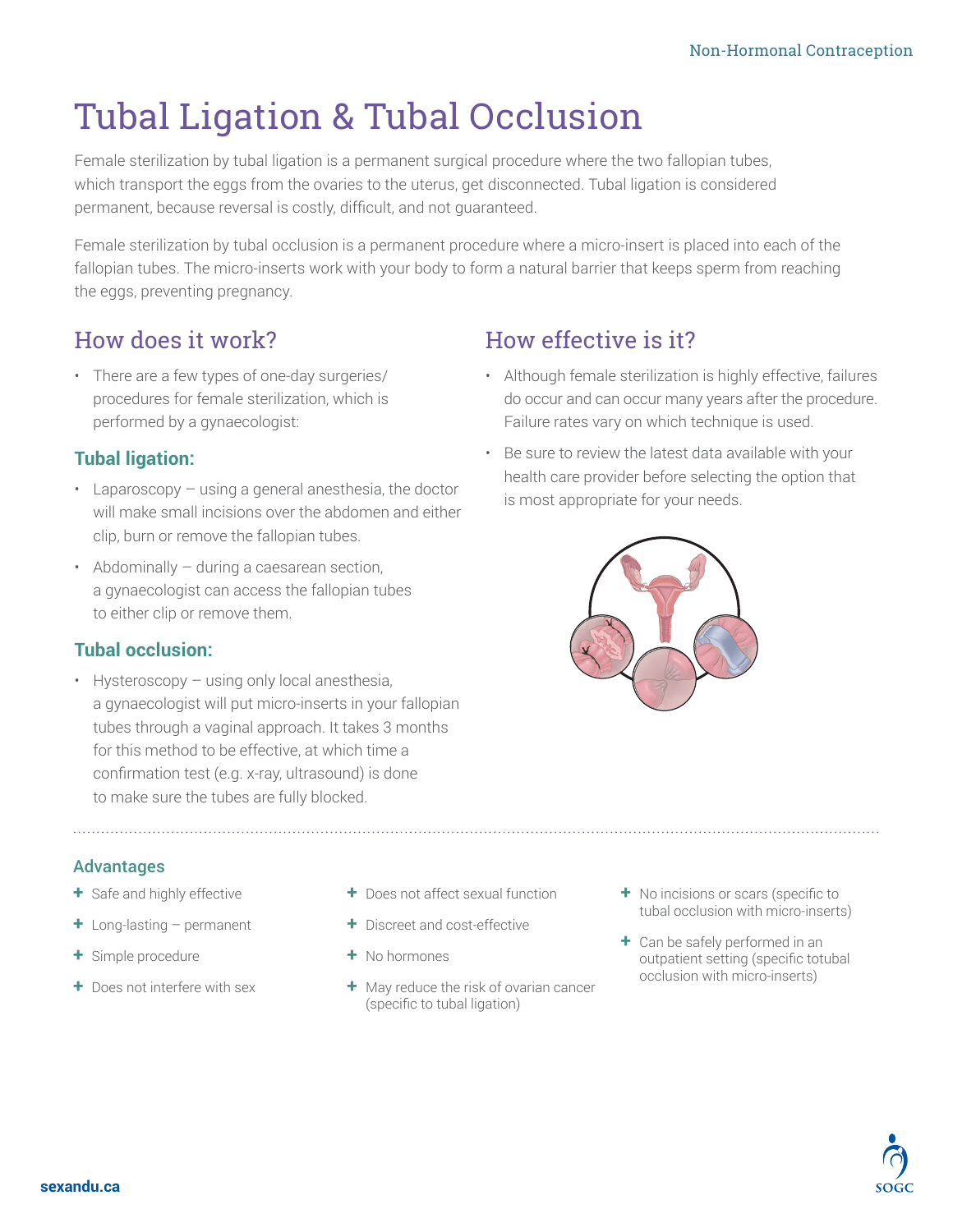- Permanent and irreversible
- Risk of having regrets later on
- Not effective immediately when micro-inserts are used – must use another contraception method for 3 months and do a follow-up confirmation test (e.g. x-ray, ultrasound) that shows if tubes are fully blocked (specific to tubal occlusion with micro-inserts)
- Possible short-term surgery-related complications: pain, bleeding, infection at the incision site, trauma to adjacent organs in the abdomen
- Possible procedure-related complications during and following the micro-inserts placement: pain, cramping and vaginal bleeding (specific to tubal occlusion with micro-inserts)
- Risk of ectopic pregnancy if failure occurs
- Rarely, risk of not being able to put in the micro-inserts or of them slipping out (specific to tubal occlusion with micro-inserts)
- Follow-up may be required (x-ray) (specific to tubal ligation)
- Rarely, the fallopian tubes could reconnect by themselves (specific to tubal ligation)
- Does not protect against STIs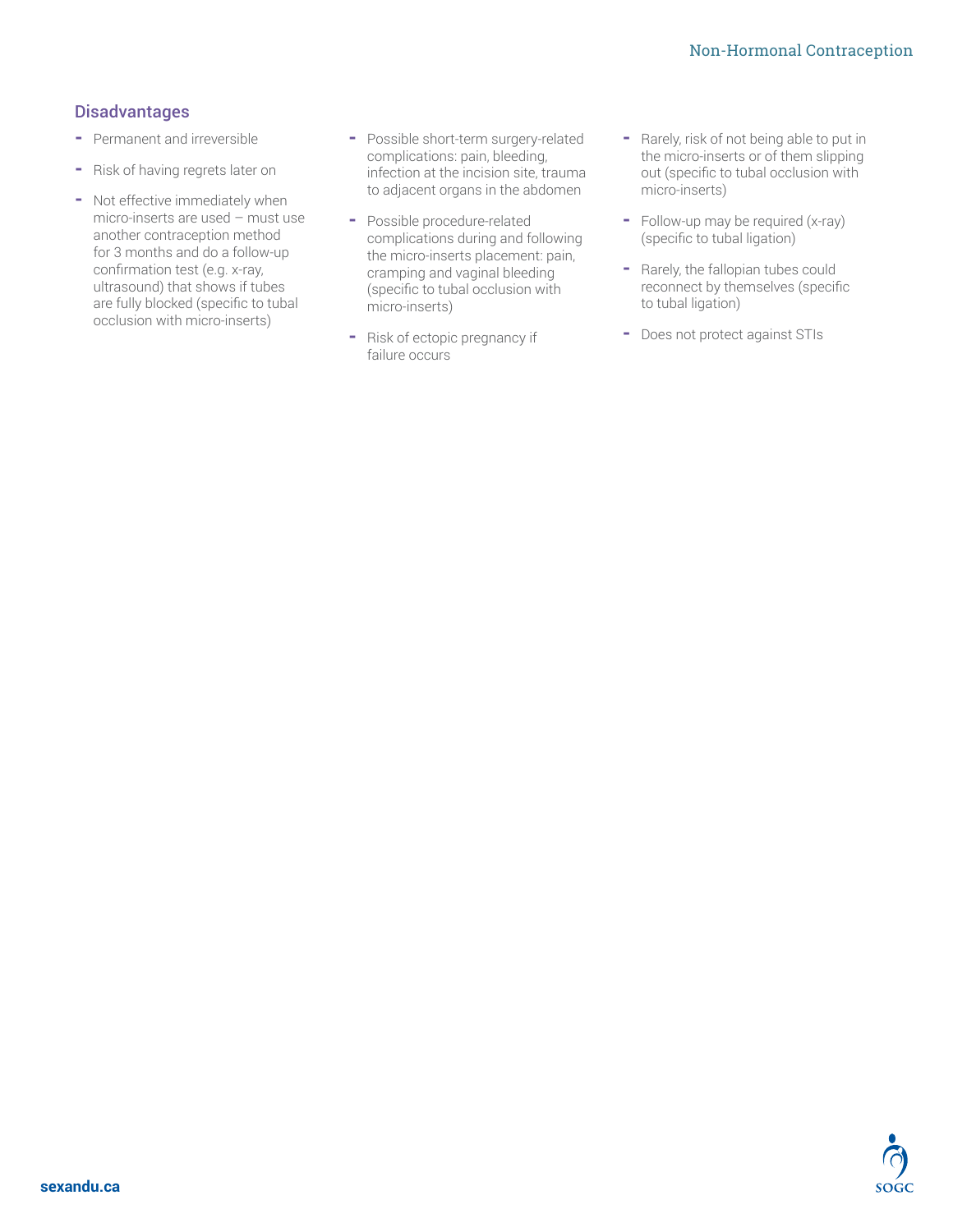# <span id="page-21-0"></span>Intrauterine Contraceptives (IUCs)

Intrauterine contraceptives (IUCs) are long-acting reversible contraceptive (LARC) methods that are used by over 150 million women worldwide. They are the most effective forms of birth control available. IUCs are small T-shaped devices that are inserted in the uterus by a health care professional in a clinic. There are two types of intrauterine contraception: the Copper intrauterine device (Cu-IUD) and the levonorgestrel-releasing intrauterine system (LNG-IUS), which contains a progestin.

## How does it work?

- Cu-IUD: The presence of the foreign body, the IUC itself, creates a hostile environment leading to prevention of a pregnancy.
- The IUC is inserted by a health professional, in a clinic. The procedure is fairly simple, does not require anaesthesia, and only takes a few minutes.
- Depending on the device, the IUC can remain inserted for 3-10 years, before needing to be replaced.

## How effective is it?

- **• Typical use failure rate:** 8 of 1000 women during first year of use
- **• Perfect use failure rate:** 8 of 1000 women during first year of use
- IUCs are one of the most effective methods of contraception available



### Advantages

- **+** Highly effective
- **+** Reversible, safe and cost-effective

- Initially, irregular bleeding or spotting may occur
- Expensive
- **+** Long term, forgettable and invisible
- **+** May be suitable for women who cannot take estrogen
- Some pain or discomfort during insertion
- Rare risks with the insertion could include infection, perforation of the uterus, or expulsion of the IUC
- **+** May be suitable for breastfeeding women
- **+** Reduces risk of endometrial cancer
- Does not protect against STIs

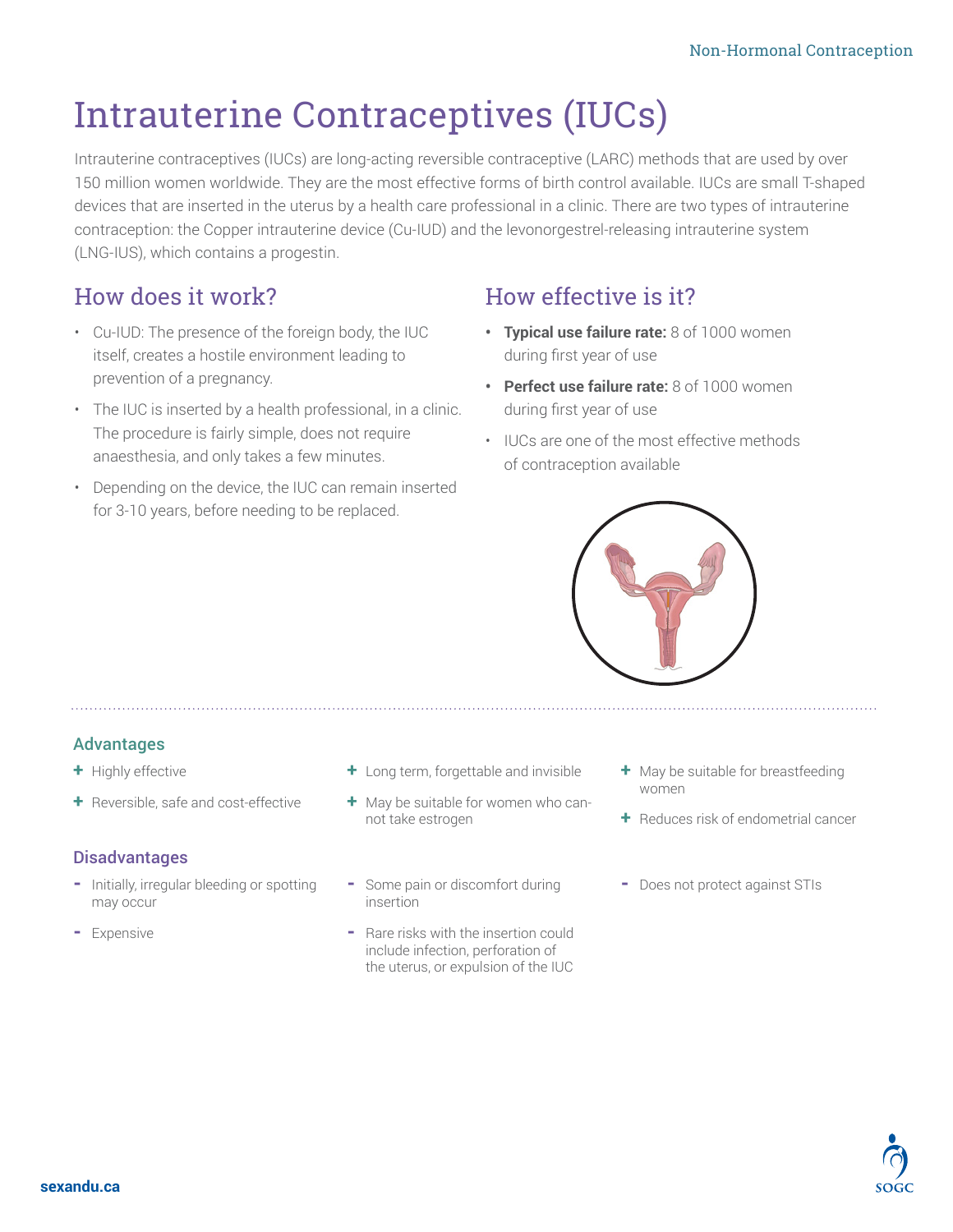There are two types of intrauterine contraception: the Copper intrauterine device (Cu-IUD) and the levonorgestrel-releasing intrauterine system (LNG-IUS), which contains a progestin.

### **Copper Intrauterine Device (Cu-IUD)**

#### Advantages

**+** May be used as emergency contraception within 7 days of unprotected sex

- May increase menstrual flow and May increase pain during periods cramps
- **+** Does not contain hormones
-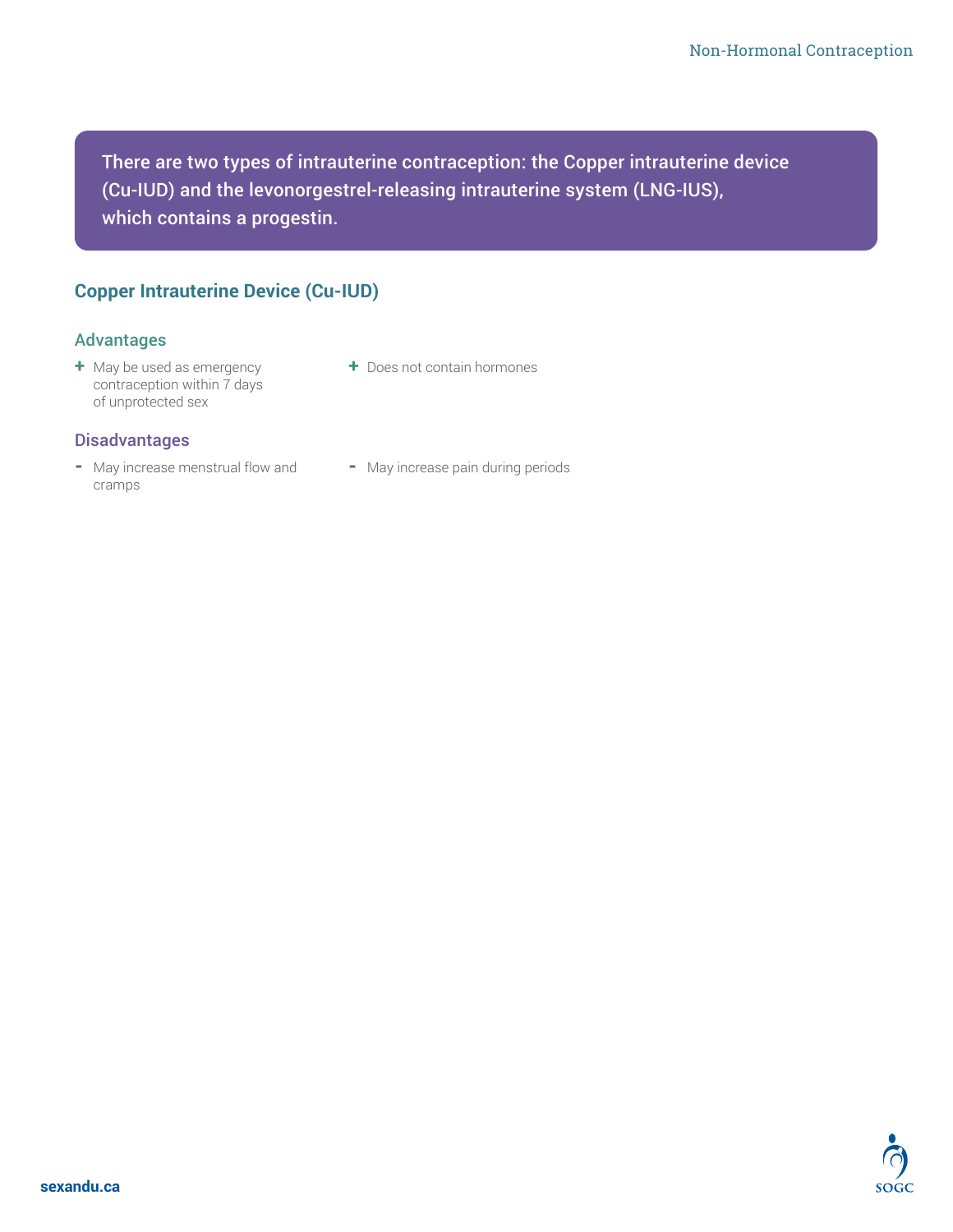## <span id="page-23-0"></span>Natural Methods

Natural methods of birth control do not involve medications or devices to prevent pregnancy but rather rely on behavioural practices and/or making observations about a woman's body and menstrual cycle.

## Topics Covered

**Natural Methods**

. . . . . . . . . . . . . . . . .

[Withdrawal \(Coitus interruptus\)](#page-26-0) and a substinuity of [Abstinence](#page-27-0)

[Fertility-Awareness Based Methods](#page-24-0) [Lactational Amenorrhea Method \(LAM\)](#page-25-0)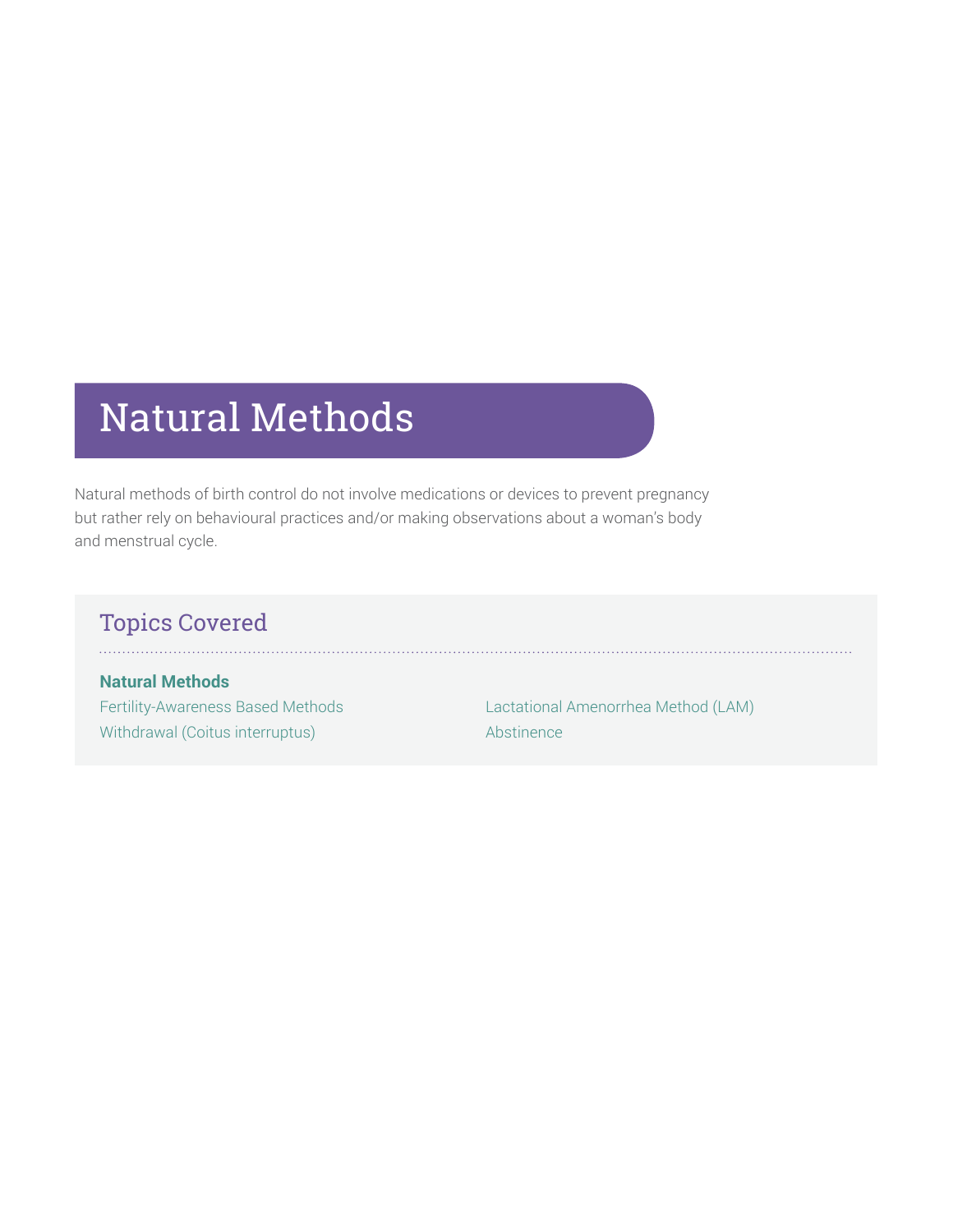# <span id="page-24-0"></span>Fertility-Awareness Based Methods

Ovulation is the time during a woman's menstrual cycle when she is most likely to get pregnant. Conception can occur when sexual intercourse takes place during the fertile window, from 5 days before to 1 day following ovulation. Fertility awareness-based methods (FABs) rely upon avoiding unprotected sex during this fertile window.

## How does it work?

When using fertility awareness-based methods, the first thing to do is to become familiar with your menstrual cycle. There are several methods to determine when ovulation occurs:

- Measuring your basal body temperature every day and charting it on a special form;
- Checking your urine with an ovulation kit to measure the LH hormone;
- Observing changes in your cervical mucus;
- Using an app to follow the calendar method and track your menstrual cycles and ovulation;
- Or a combination of all of these methods.

Using these methods, you can calculate your fertile window and then avoid having sex during this time.

## How effective is it?

24 out of every 100 couples who use fertility awareness-based methods each year will have a pregnancy, based on typical use.

### Advantages

- **+** Safe
- **+** No side effects

- This method is the least effective in preventing pregnancy
- Requires a lot of practice to learn how to use this method correctly
- **+** Little cost
- **+** These methods are considered natural
- It can be tricky, because not all menstrual cycles are regular
- Can be challenging to avoid sex at certain times
- **+** No hormones
- **+** Allows you to learn about your own body
- Requires both partners to be fully committed to using the method
- Does not protect against STIs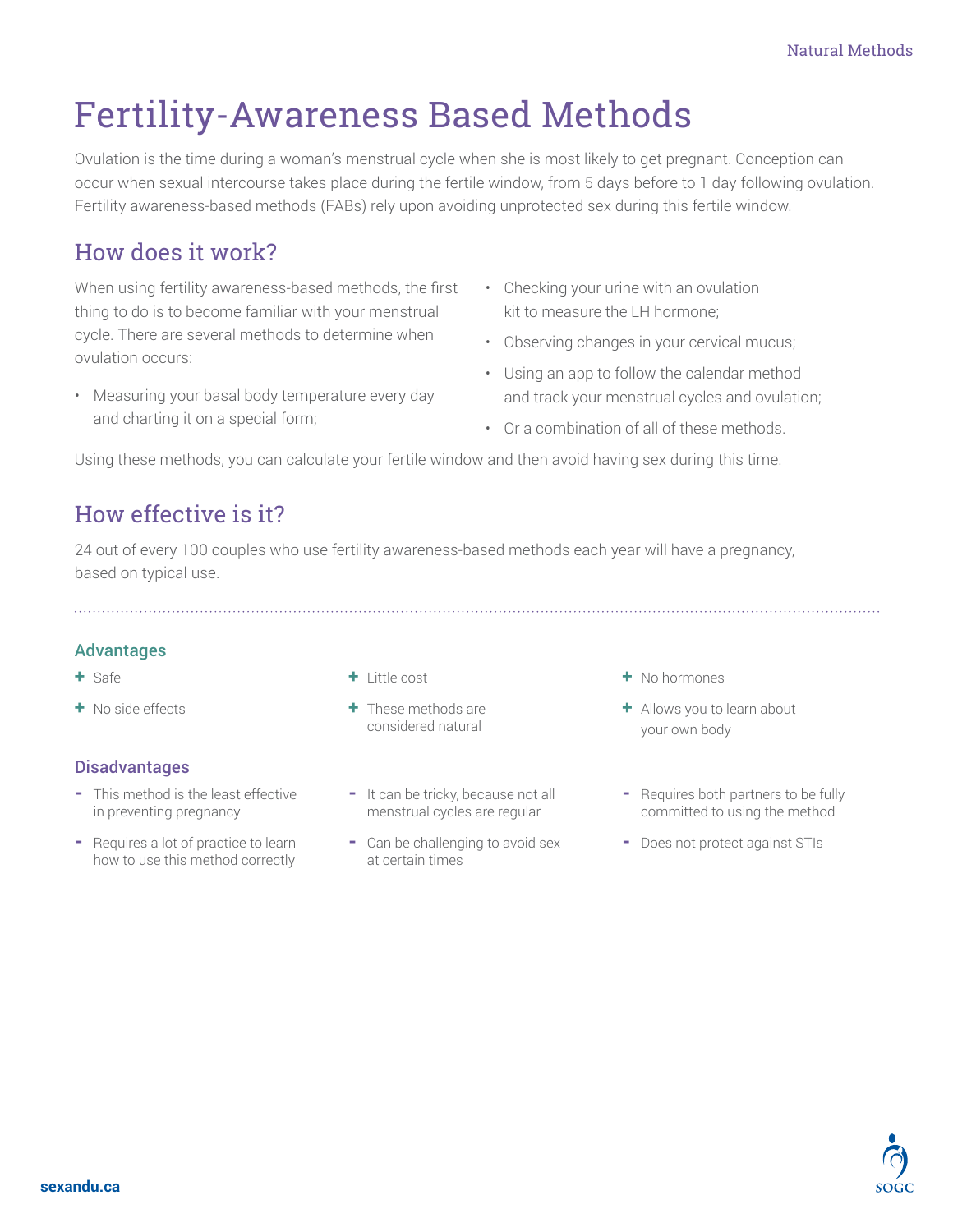# <span id="page-25-0"></span>Lactational Amenorrhea Method (LAM)

Lactational Amenorrhea Method (LAM) is used by a woman who has just given birth and is exclusively breastfeeding. This method is highly effective for the first six months after childbirth, provided the woman breastfeeds the baby at least every four hours during the day and every six hours through the night, and that her menstrual period has not yet returned. After six months fertility may return at any time.

## How does it work?

The hormones that trigger lactation (producing breastmilk) interfere with the release of the hormones that trigger ovulation. The more you nurse your baby, the less likely you are to ovulate.

## How effective is it?

About 2 out of 100 women who use continuous breastfeeding will become pregnant in the first six months, based on typical use.

### Advantages

**+** It is a natural way to prevent pregnancy after giving birth

### **Disadvantages**

- Effectiveness is limited to only 6 months following childbirth
- May be difficult for some to exclusively breastfeed and not use any formula
- **+** Safe and convenient
- **+** No cost
- Breastfeeding may reduce vaginal lubrication when a woman is having sex
- Does not protect against STIs

**+** Breastfeeding has many other advantages for the mother and the baby.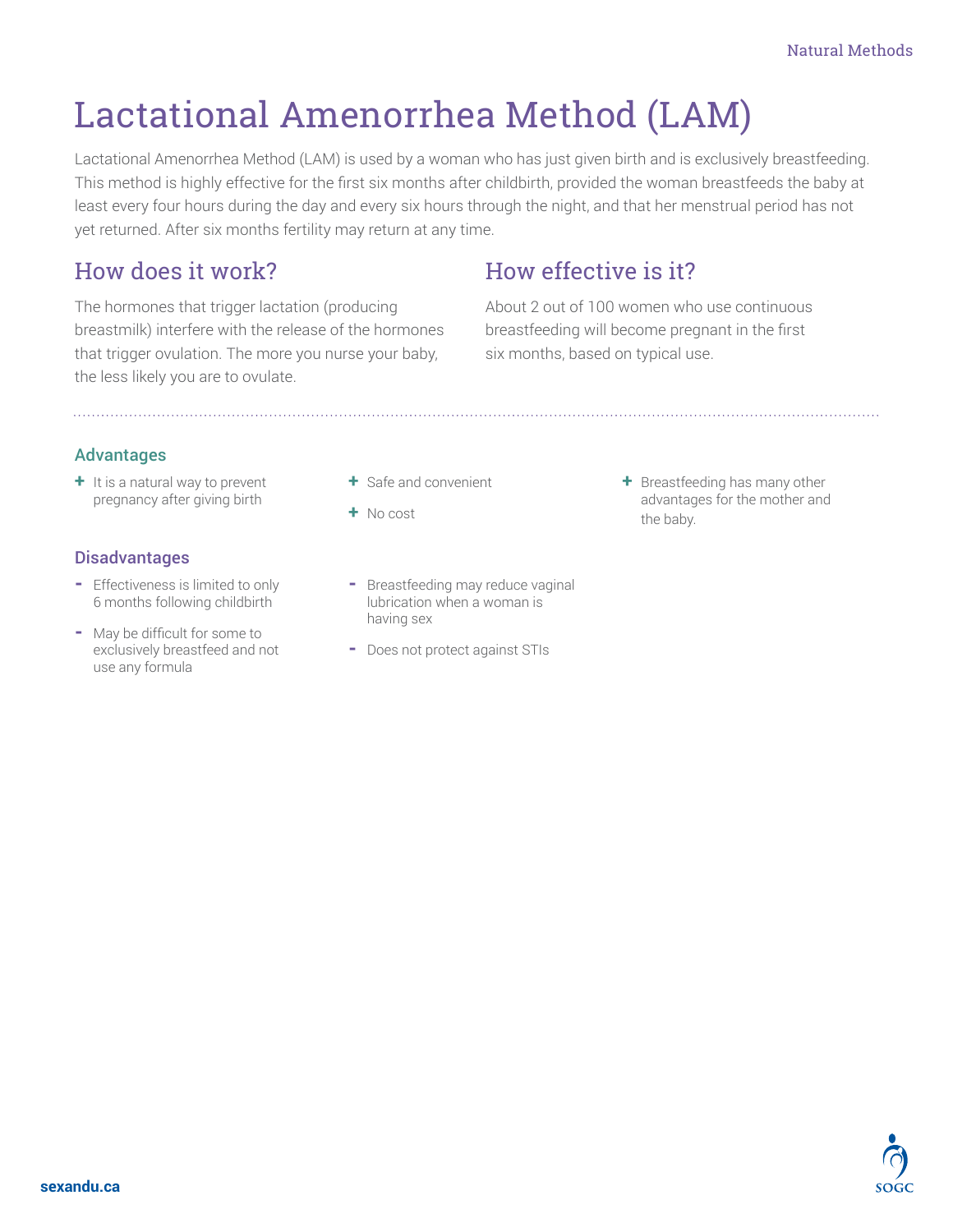# <span id="page-26-0"></span>Withdrawal (Coitus interruptus)

Withdrawal, also known as the pull out method, is an attempt to avoid having any sperm ejaculated into the vagina or on the vulva during sex. The male withdraws his penis from the vagina and away from the external genitalia of the female partner prior to ejaculation. Both partners must be in agreement on this method, and must be prepared to deal with an unplanned pregnancy, which can occur in 1 out of 5 users.

## How does it work?

During sex, the male withdraws his penis from the vagina and away from the external genitalia of the female partner prior to ejaculation. It can be difficult and both partners have to be really careful because right before ejaculation, there is some fluid released from the penis that contains sperm.

## How effective is it?

Withdrawal is a risky method. About 22 out of 100 women who use the withdrawal method will become pregnant in a year.

### Advantages

- **+** It is considered a natural method
- **+** Safe and convenient
- **+** No cost

#### **Disadvantages**

- It's not easy, it takes a lot of self-control

- **+** No hormones
- **+** It is immediate for partners who have entered into a sexual act without having an alternative method
- $-$  It is a risky practice  $-$  even if a man pulls out in time, pregnancy can still happen
- **+** No consultation or prescription required
- Does not protect against STIs